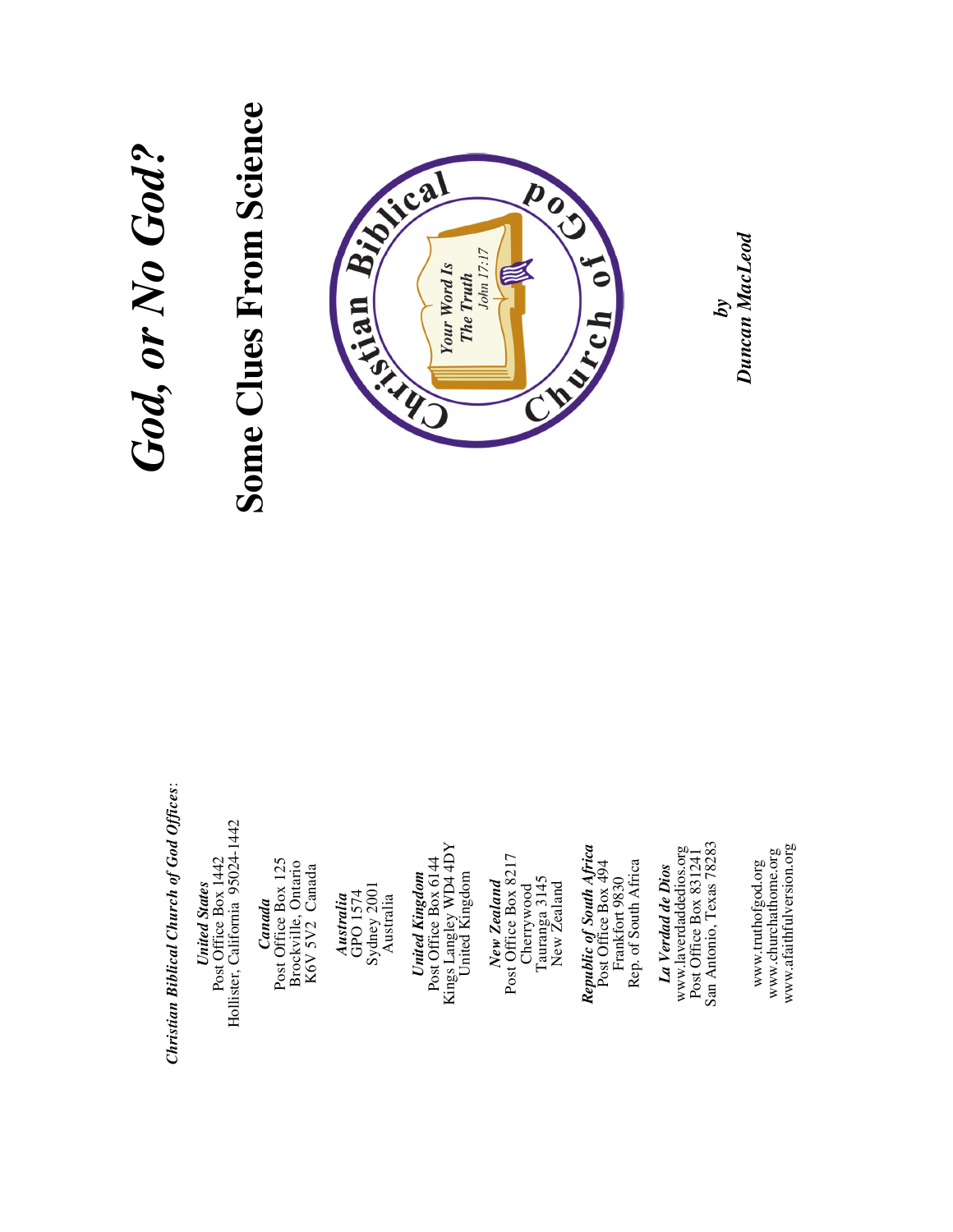© 2012, 2014, 2016<br>Christian Biblical Church of God<br>P.O. Box 1442<br>Hollister, CA 95024-1442 *Christian Biblical Church of God Hollister, CA 95024-1442 © 2012, 2014, 2016 P.O. Box 1442* 

www.truthofgod.org<br>www.churchathome.org<br>www.afaithfulversion.org www.afaithfulversion.org www.churchathome.org www.truthofgod.org

May be freely copied with full acknowledgment of copyright holder. *May be freely copied with full acknowledgment of copyright holder.*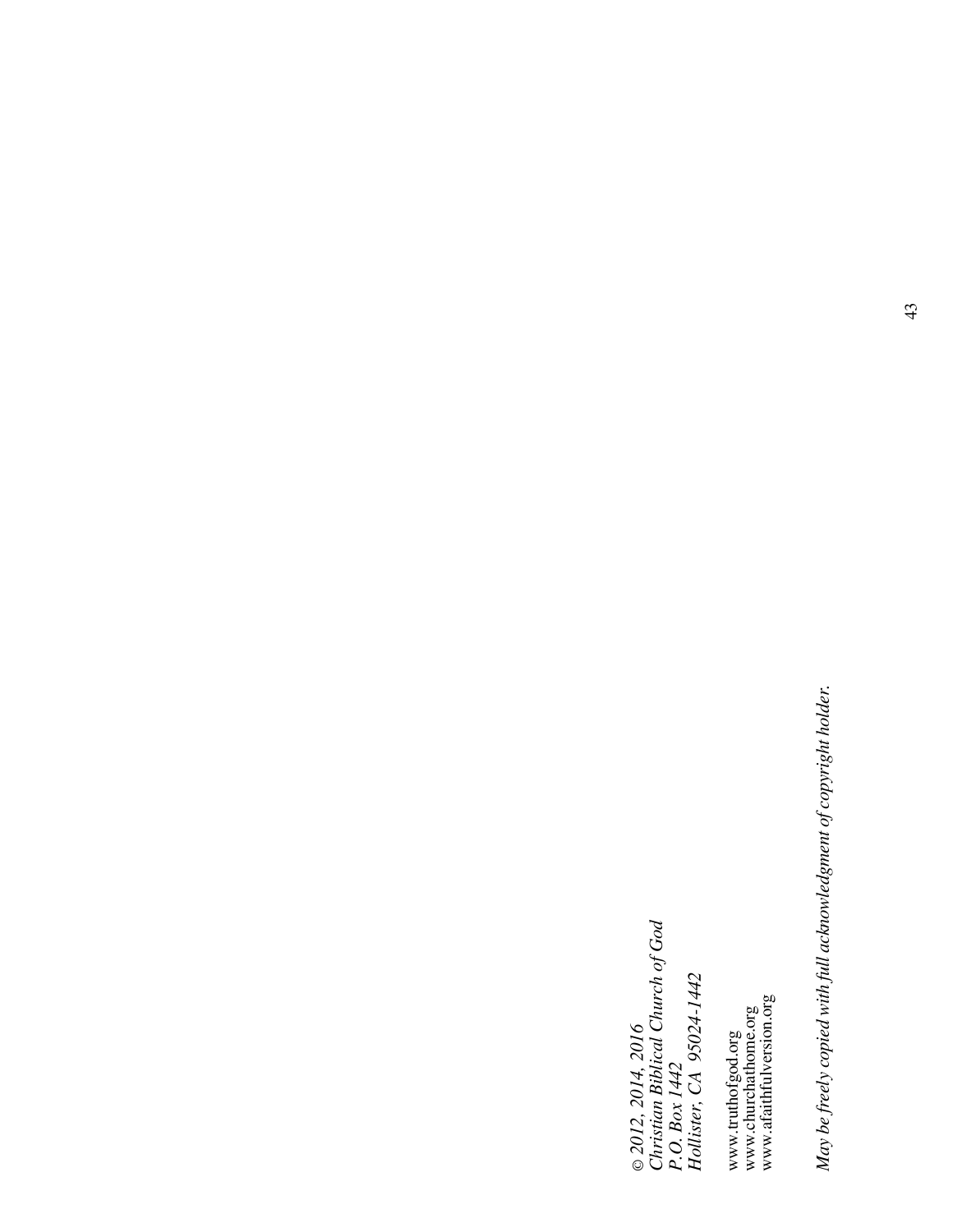### *Suggested Further Reading*  **Suggested Further Reading**

Behe, Michael, *Darwin's Black Box*, New York, Touchstone by Behe, Michael, Darwin's Black Box, New York, Touchstone by Simon & Schuster, 1996 Simon & Schuster, 1996

Notorious Atheist Changed His Mind, New York, Harper One, *Notorious Atheist Changed His Mind*, New York, Harper One, Flew, Antony, There Is No A God: How The World's Most Flew, Antony, *There Is No A God: How The World's Most*  2007

Hunter, Cornelius, *Science's Blind Spot*, Grand Rapids, Michigan, Hunter, Cornelius, Science's Blind Spot, Grand Rapids, Michigan, Brazos Press, 2007 Brazos Press, 2007

Johnson, Philip, *Darwin On Trial*, Downers Grove, Illinois, Johnson, Philip, Darwin On Trial, Downers Grove, Illinois, Inter Varsity Press, Second Edition, 1993 InterVarsity Press, Second Edition, 1993

On Evolution, Atlanta, Georgia, Creation Book Publishers, 2010 *On Evolution*, Atlanta, Georgia, Creation Book Publishers, 2010 Sarfati, Jonathan*, The Greatest Hoax On Earth? Refuting Dawkins*  Sarfati, Jonathan, The Greatest Hoax On Earth? Refuting Dawkins

Stove, David, *Darwinian Fairy Tales*, New York, Encounter Books, Stove, David, Darwinian Fairy Tales, New York, Encounter Books, 1995

### *Suggested Viewing*  **Suggested Viewing**

Stein, Ben, *Expelled, No Intelligence Allowed*, (as DVD Stein, Ben, Expelled, No Intelligence Allowed, (as DVD documentary), Vivendi Entertainment, 2008 documentary), Vivendi Entertainment, 2008

Strobel, Lee, *The Case For A Creator*, (as DVD documentary), Strobel, Lee, The Case For A Creator, (as DVD documentary), Illustra Media, 2006 Illustra Media, 2006

### **Table of Contents Table of Contents**

| Introduction     |                                                             |                |
|------------------|-------------------------------------------------------------|----------------|
| Chapter One      | Origins                                                     | 4              |
| Chapter Two      | Elements Form                                               | $\infty$       |
| Chapter Three    | Earth: The Favored Planet                                   | $\Omega$       |
| Chapter Four     | And There Was Life                                          | 13             |
| Chapter Five     | From There to Here                                          | $\frac{8}{18}$ |
| Chapter Six      | Not A Leg to Stand On                                       | $\Omega$       |
| Chapter Seven    | Do Organization, Coordination<br>and Control "Just Happen"? | $\overline{c}$ |
| Chapter Eight    | The Conundrum of Sex and<br>Reproduction.                   | 27             |
| Chapter Nine     | Are We all Just "Mutant Protozoa"?                          | $\Im$          |
| Chapter Ten      | The No-God Delusion                                         | 34             |
|                  | Chapter Eleven A Logical Next Step                          | 37             |
| <b>End Notes</b> |                                                             | 39             |
| Bibliography     |                                                             | $\overline{4}$ |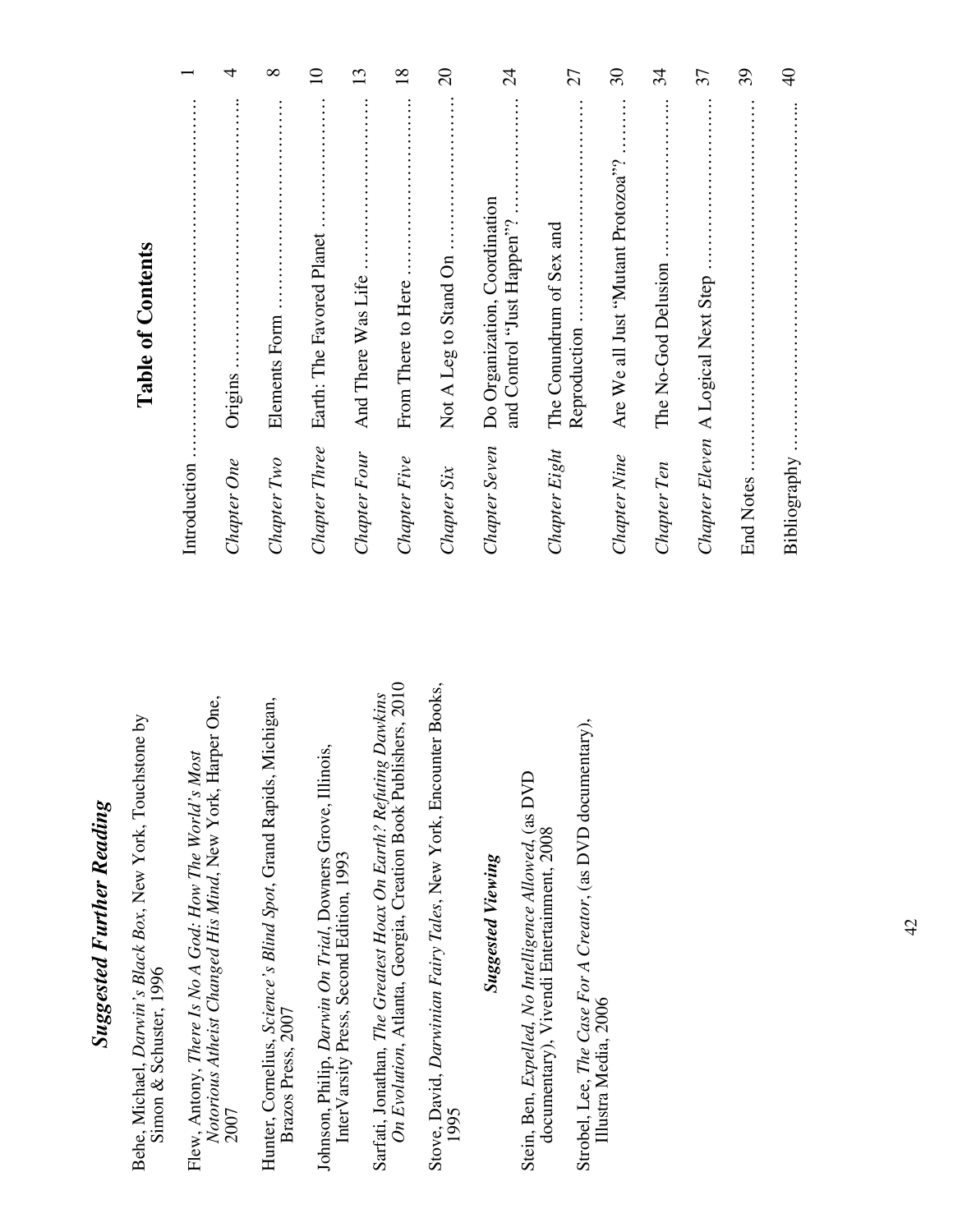| Bibliography                                                                                                                   |
|--------------------------------------------------------------------------------------------------------------------------------|
| Davies, Paul, God and the New Physics, New York, Simon &<br>Schuster, 1983                                                     |
| Dawkins, Richard, The God Delusion, New York, Houghton Mifflin,<br>2008                                                        |
| Darwinism Unsatisfying, Wilmington, Delaware, ISI Books,<br>Dembski, William, Uncommon Dissent, Intellectuals Who Find<br>2004 |
| Gonzales, Guillermo, Richards, Jay Wesley, The Privileged Planet,<br>Washington, DC, Regnery Publishing, Inc., 2004            |
| Hawking, Stephen, A Brief History of Time-From The Big Bang to<br>Black Holes, New York, Bantam Books, 1988                    |
| Heeren, Fred, Show Me God, Wheeling, Ill., Searchlight<br>Publications, First Edition, 1995                                    |
| Kirshner, Robert, "The Earth's Elements," Scientific American,<br>October 1994                                                 |
| Morris, Richard, The Fate of the Universe, New York, Playboy<br>Press, 1982                                                    |
| Sanford, J.C., Genetic Entropy & The Mystery of the Genome, Lima,<br>NY, Elim Publishing, Second Edition, 2005                 |
| Simmons, Geoffrey, What Darwin Didn't Know, Eugene, Oregon,<br>Harvest House Publishers, 2004                                  |
| Strobel, Lee, The Case For a Creator, Grand Rapids, Michigan,<br>Zondervan, 2004                                               |
| Wells, Jonathan, Icons of Evolution, Washington, DC, Regnery<br>Publishing, 2000                                               |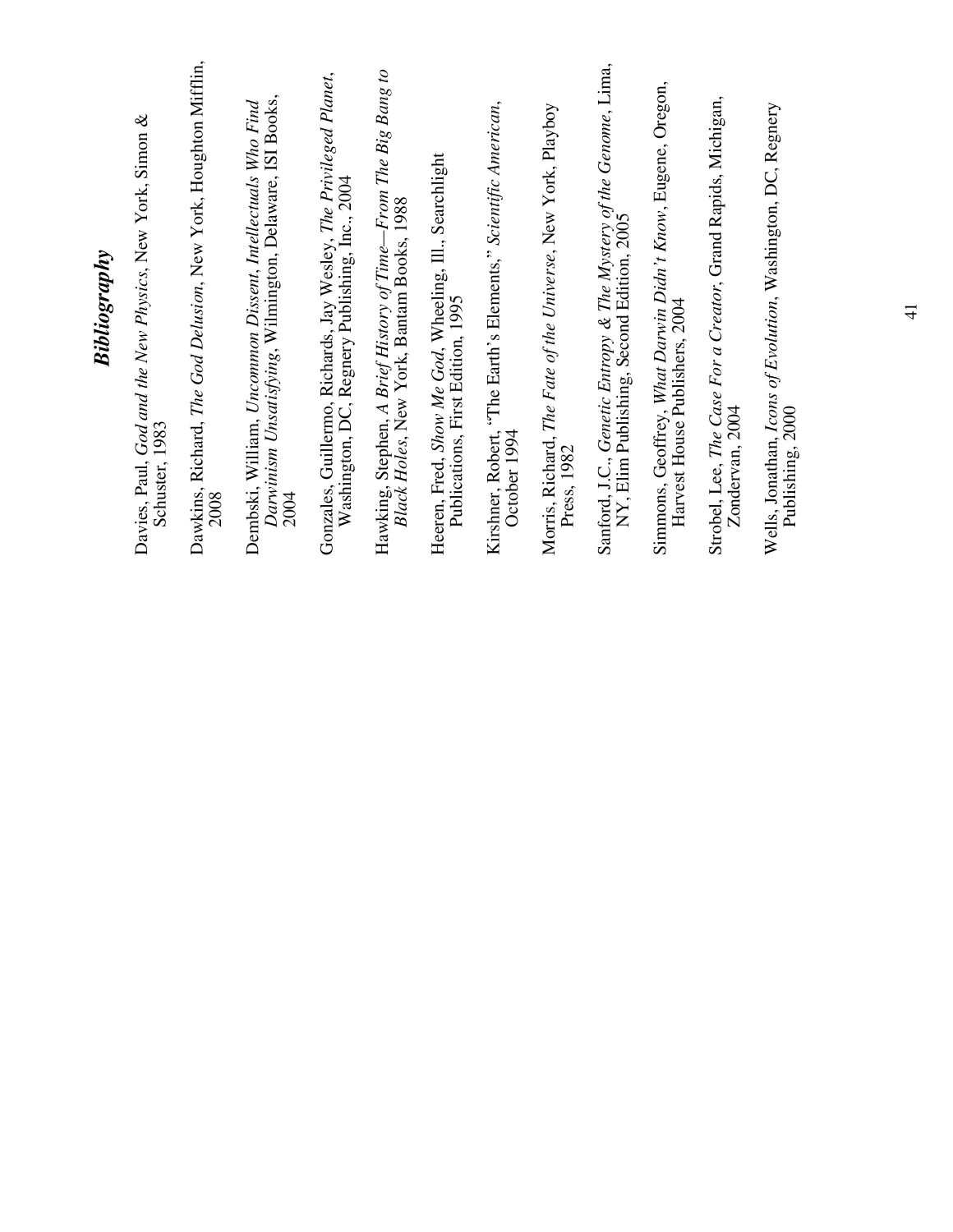| Introduction                                                                                                                                                        | possibility. On the other hand, people who believe there is a God may say you have to "take it on faith," and might judge you for<br>Your uncertainty about whether there really is a God is no<br>ignorant and gullible for even considering the existence of God a<br>Atheists may ridicule you and try to make you feel foolish,<br>Is there a God, or isn't there?<br>being skeptical or in doubt. | believe. Consciously they're striving to convince themselves of<br>God. Many with advanced academic degrees, who consider themselves "educated and enlightened," are sure there is no God.<br>buy into it. They give up the quest and resign themselves to never<br>knowing for certain if there is or isn't a God. These people will no<br>How could we not? Nearly every subject we learn in<br>supernatural, evolutionary point of view-as if there were no<br>have continued a relentless, unflagging quest through research and experience to determine the <i>truth</i> of the matter. Some, who<br>hypocrites—they mean well. They're trying to believe; they want to<br>reason to feel ashamed. Don't let anyone lay a guilt trip on you for a<br>tioning the existence of God, many of us at some time have felt good<br>college is taught from a materialistic, anti-<br>benefit—as if there were no God. And a lot of people we know live<br>their personal lives as if there were no God to whom they will<br>Many God-doubters doubt for the rest of their lives. Some,<br>after a period of uncertainty, make up their mind one way or the<br>other: Either they conclude there is no God and become confirmed<br>atheists, or they decide there is a God. Of the latter group, some—<br>repeatedly hear the mantra "We can't know for sure," eventually<br>Businesses we deal with each day operate primarily for their own<br>The fact is, however, that few people in any of these groups<br>Many others attempt to profess a "faith," while undermeath<br>they're still uncertain of God's existence. They aren't exactly<br>some rational basis for a very weak faith; but this kind of uncertain<br>"lack of faith." While some may pass their entire lives never ques-<br>but not all—adopt a formal religion.<br>doubt remain lifetime agnostics.<br>someday have to answer.<br>reason to doubt it.<br>school and | faith may not stand the test of adversity. Intelligent, rational people |
|---------------------------------------------------------------------------------------------------------------------------------------------------------------------|--------------------------------------------------------------------------------------------------------------------------------------------------------------------------------------------------------------------------------------------------------------------------------------------------------------------------------------------------------------------------------------------------------|-----------------------------------------------------------------------------------------------------------------------------------------------------------------------------------------------------------------------------------------------------------------------------------------------------------------------------------------------------------------------------------------------------------------------------------------------------------------------------------------------------------------------------------------------------------------------------------------------------------------------------------------------------------------------------------------------------------------------------------------------------------------------------------------------------------------------------------------------------------------------------------------------------------------------------------------------------------------------------------------------------------------------------------------------------------------------------------------------------------------------------------------------------------------------------------------------------------------------------------------------------------------------------------------------------------------------------------------------------------------------------------------------------------------------------------------------------------------------------------------------------------------------------------------------------------------------------------------------------------------------------------------------------------------------------------------------------------------------------------------------------------------------------------------------------------------------------------------------------------------------------------------------------------------------------------------|-------------------------------------------------------------------------|
| Gender And Sexual Reproduction," pp. 1, 2 (from the Web site,<br><sup>31</sup> Brad Harrub and Bert Thompson, "Evolutionary Theories On<br>The True.Origin Archive) | Sanford, p. 17, emphasis added<br><sup>32</sup> Harrub & Thompson, p. 11<br>Sanford, p. 16<br>$^{33}$ Sanford, p. $15$<br>Sanford, p. 25<br>Sanford, p. 27<br>Sanford, p.<br>35<br>36<br>38<br>34<br>37                                                                                                                                                                                                | Sanford, p. 46, first emphasis added, the rest, author's<br>Richard Dawkins, The God Delusion, p. 138<br>Simmons, pp. 43, 44<br>$\ominus$<br>$\frac{1}{4}$                                                                                                                                                                                                                                                                                                                                                                                                                                                                                                                                                                                                                                                                                                                                                                                                                                                                                                                                                                                                                                                                                                                                                                                                                                                                                                                                                                                                                                                                                                                                                                                                                                                                                                                                                                              |                                                                         |

 $\overline{ }$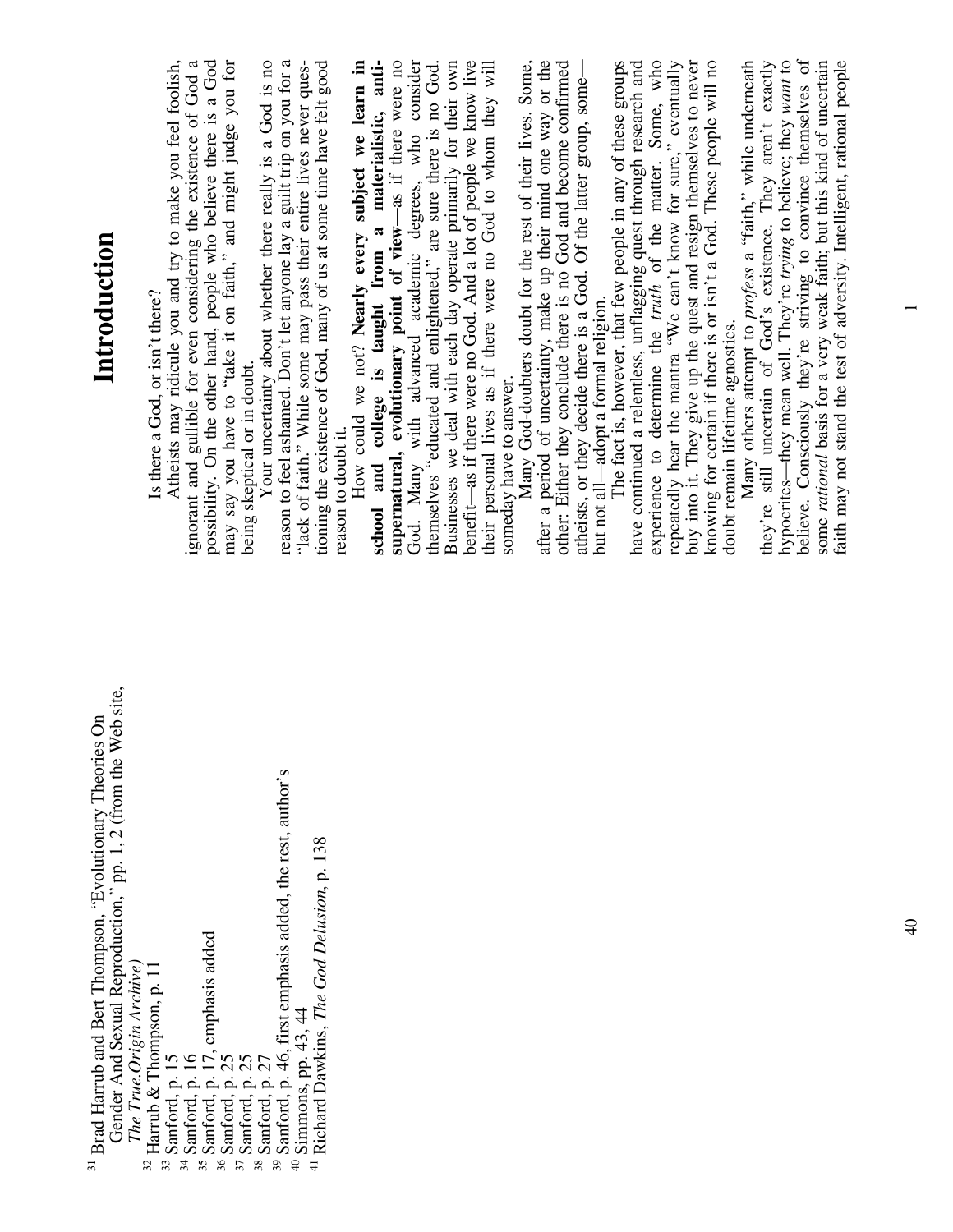| realize that any faith in a God to whom they're going to commit<br>their life needs to be based on a much more firm footing than mere         | <b>End Notes</b>                                                                                                                                         |
|-----------------------------------------------------------------------------------------------------------------------------------------------|----------------------------------------------------------------------------------------------------------------------------------------------------------|
| If you're reading this book, you're probably still uncertain.<br>self-persuasion.                                                             | Paul Davies, God and The New Physics, pp. 10, 11<br>$2$ Davies, p. 12                                                                                    |
| But chances are you haven't given up your search for the truth. You                                                                           | <sup>3</sup> Fred Heeren, Show Me God, first edition, p. 149, emphasis added                                                                             |
| your<br>may be skeptical about the idea of a God; that's perfectly reasonable,<br>given how little you know. But at least you haven't made up | <sup>4</sup> Richard Morris, The Fate of the Universe, p. 153 (as quoted in                                                                              |
| any<br>mind, as have confirmed atheists like Richard Dawkins, that                                                                            | <sup>5</sup> Morris, p. 152, (as quoted in Heeren, p. 185)<br>$\frac{6}{\pi}$ Davies, p. 21<br>Heeren, p. 182)                                           |
| you<br>All that being a skeptic should mean is that, before<br>belief in God is some kind of "delusion."                                      | <sup>7</sup> Stephen Hawking, A Brief History of Time-From The Big Band                                                                                  |
| decide to believe anything, you want <i>proof</i> —or at least substantial                                                                    | To Black Holes, p. 125, emphasis added                                                                                                                   |
| mass<br>credible evidence. You don't want to be part of the easily led<br>who buy into beliefs which later turn out to be fables.             | <sup>8</sup> Robert Kirshner, "The Earth's Elements," Scientific American,                                                                               |
| The reality is, not many people have arrived at their points of                                                                               | $9$ Heeren, p. 179, emphasis added<br>October 1994                                                                                                       |
| after<br>view—whether the issue is spiritual or material—only                                                                                 | <sup>10</sup> Lee Strobel, The Case For A Creator, p. 167                                                                                                |
| error.<br>diligently researching the facts and carefully sorting truth from                                                                   | $11$ Strobel, p. 171                                                                                                                                     |
| to us<br>More typically, we tend to adopt a package of beliefs handed                                                                         | $12$ Strobel, p. 170                                                                                                                                     |
| by someone else. It might be parents, peers, professors, authors of                                                                           | <sup>13</sup> Strobel, pp. 169-170                                                                                                                       |
| books we've read—whoever is most persuasive, whoever offers the                                                                               | Strobel, p. 171<br>$\vec{a}$                                                                                                                             |
| view that's most appealing, whomever we most respect, or whom-<br>ever we most fear to displease.                                             | <sup>15</sup> Strobel, p. 174                                                                                                                            |
| The idea of <i>independently</i> searching out the truth of a                                                                                 | <sup>16</sup> I.C. Sanford, Genetic Entropy & The Mystery of the Genome, p. v<br><sup>17</sup> William Dembski, Uncommon Dissent, Intellectuals Who Find |
| matter is so foreign to most people that-even if they wanted                                                                                  | Darwinism Unconvincing, p. xvii                                                                                                                          |
| to—they wouldn't know the first step to take. Nor, at the end of                                                                              | <sup>18</sup> Jonathan Wells, Icons of Evolution, Science Or Myth? pp. 235-6                                                                             |
| the process, would they necessarily trust their own findings. Nearly                                                                          | $^{19}$ Heeren, p. 183                                                                                                                                   |
| the<br>all of us have looked at times to someone else to lead us to<br>truth.                                                                 | 20 J.C. Sanford, Genetic Entropy & The Mystery of The Genome,                                                                                            |
| can<br>Yet in this "information age," your enquiring mind                                                                                     | Chapter 2                                                                                                                                                |
| find the facts about most any issue. You don't need to take                                                                                   | <sup>21</sup> Geoffrey Simmons, What Darwin Didn't Know, p. 306 (emphasis<br>added)                                                                      |
| anyone else's word for it, when you can verify or debunk almost                                                                               | <sup>22</sup> Cornelius Hunter, "Why Evolution Fails The Test of Science," in                                                                            |
| any statement you hear or read. It can be a lot of work—brain                                                                                 | William Dembski, Ed., Uncommon Dissent, p. 200                                                                                                           |
| strain—but what is it worth to you to get the <i>true answer</i> to such a                                                                    | <sup>23</sup> Dembski, p.201                                                                                                                             |
| fundamental question as "Is there really a God?" The answer you                                                                               | <sup>24</sup> Jonathan Wells, Icons of Evolution, p. 172                                                                                                 |
| find may determine how you direct the rest of your life.                                                                                      | $\frac{25}{1}$ Wells, p. 173                                                                                                                             |
| In this volume, you and I will examine a small sampling of<br>the evidence for the existence of God and give your open mind                   | $\frac{26}{17}$ Wells, pp. 174, 175                                                                                                                      |
| enough facts discovered by scientists to let you decide whether or                                                                            | $28$ Wells, pp. 41, 42<br>$\frac{27}{16}$ Wells, pp. 29-31                                                                                               |
| not there is such a being. We won't waste time with unconvincing                                                                              | J.C. Sanford, Genetic Entropy & The Mystery of the Genome,<br>29                                                                                         |
| philosophical arguments or theological apologetics. We'll confine                                                                             | pp. 1-3                                                                                                                                                  |
| ourselves mostly to careful observations and calculations by people                                                                           | $30$ Sanford, p. 3                                                                                                                                       |
| whose day-to-day occupation is with observable, measurable                                                                                    |                                                                                                                                                          |

*Introduction* 

Introduction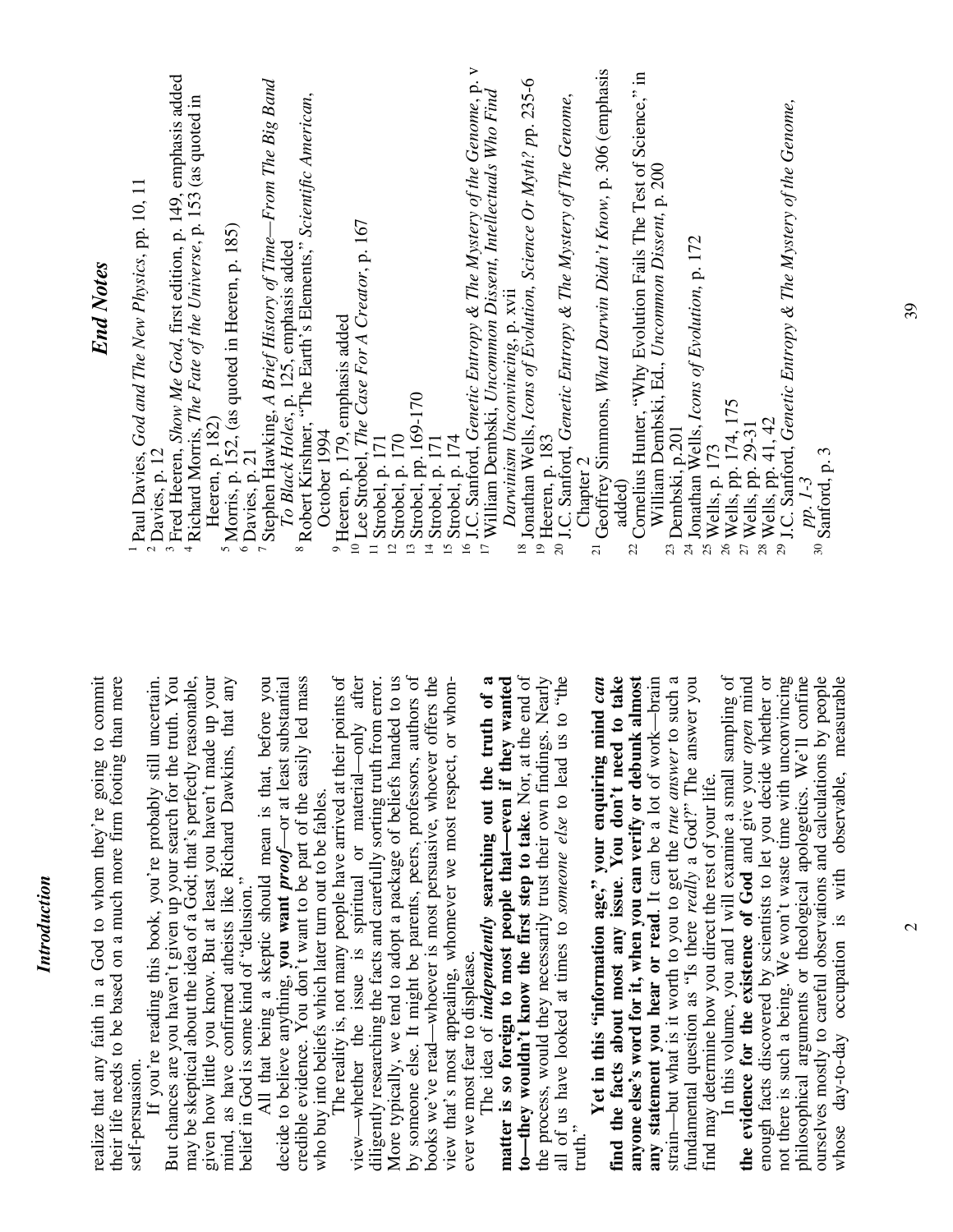**the things that are made—both His eternal power and Godhead—so that they are without excuse**; because when they knew God, they glorified Him not as God, neither were thankful; but they became vain in their own reasonings, and their foolish hearts were darkened. While professing themselves to be wise ones, they the things that are made-both His eternal power and Godhead—so that they are without excuse; because when they knew God, they glorified Him not as God, neither were thankful; but they became vain in their own reasonings, and their foolish hearts were darkened. While professing themselves to be wise ones, they became fools." became fools."

 It is almost fashionable today among highly educated academic types to disdainfully dismiss the idea of a creator God. They not only embrace materialistic paradigms like Darwinian evolution, they put pressure on their peers to do the same. Any dissenters are likely to lose their teaching positions; and getting their findings published becomes almost impossible. Today in academic circles, as previously pointed out in Chapter Four, the truth most certainly does too often get "suppressed." An excellent documentary certainly does too often get "suppressed." An excellent documentary by Ben Stein, entitled *Expelled: No Intelligence Allowed*, also points out how the supposedly "open-minded" academic community shows its *intolerance* of any dissent from the Darwinian evolutionary paradigm. We might have expected to see that in the Communist Soviet Union in the Cold War days—but here in the United States, It is almost fashionable today among highly educated They not only embrace materialistic paradigms like Darwinian evolution, they put pressure on their peers to do the same. Any dissenters are likely to lose their teaching positions; and getting their findings published becomes almost impossible. Today in academic circles, as previously pointed out in Chapter Four, the truth most by Ben Stein, entitled Expelled: No Intelligence Allowed, also points out how the supposedly "open-minded" academic community shows its *intolerance* of any dissent from the Darwinian evolutionary paradigm. We might have expected to see that in the Communist Soviet Union in the Cold War days—but here in the United States, academic types to disdainfully dismiss the idea of a creator God. today? So much for "academic freedom." today? So much for "**academic freedom**."

The people God through Paul is mainly addressing in<br>Romans chapter one probably are the self-styled "intelligentsia," the The people God through Paul is mainly addressing in Romans chapter one probably are the self-styled "intelligentsia," the highly educated, who have enough knowledge of the reality of the highly educated, who have enough knowledge of the reality of the physical creation and its intricacies that they should be able to see physical creation and its intricacies that they should be able to see God's hand in His creation. But for whatever reason, they reject Him. Ordinary lay people like you and me, with our limited Him. Ordinary lay people like you and me, with our limited knowledge, are not necessarily condemned—IF we're willing to *open our minds* to what the scientific evidence is telling us as we God's hand in His creation. But for whatever reason, they reject knowledge, are not necessarily condemned—IF we're willing to open our minds to what the scientific evidence is telling us as we learn more about the real world. earn more about the real world.

God, will you now take the next step? Will you examine the This volume has presented but a small sampling of recent real world discoveries that point to the existence of God. If this *real world* discoveries that point to the existence of God. If this overwhelming evidence has convinced you there is indeed a Creator overwhelming evidence has convinced you there is indeed a Creator evidence that the Holy Bible is the inspired Word of the God you This volume has presented but a small sampling of recent God, will you now take the next step? Will you examine the evidence that the Holy Bible is the inspired Word of the God you now *know* exists? May He inspire and guide you to do so! now know exists? May He inspire and guide you to do so!

*physical reality* and its implications. We'll document the sources of that information, so you can verify it for yourself—**which you**  physical reality and its implications. We'll document the sources of that information, so you can verify it for yourself-which you should do. **should do.**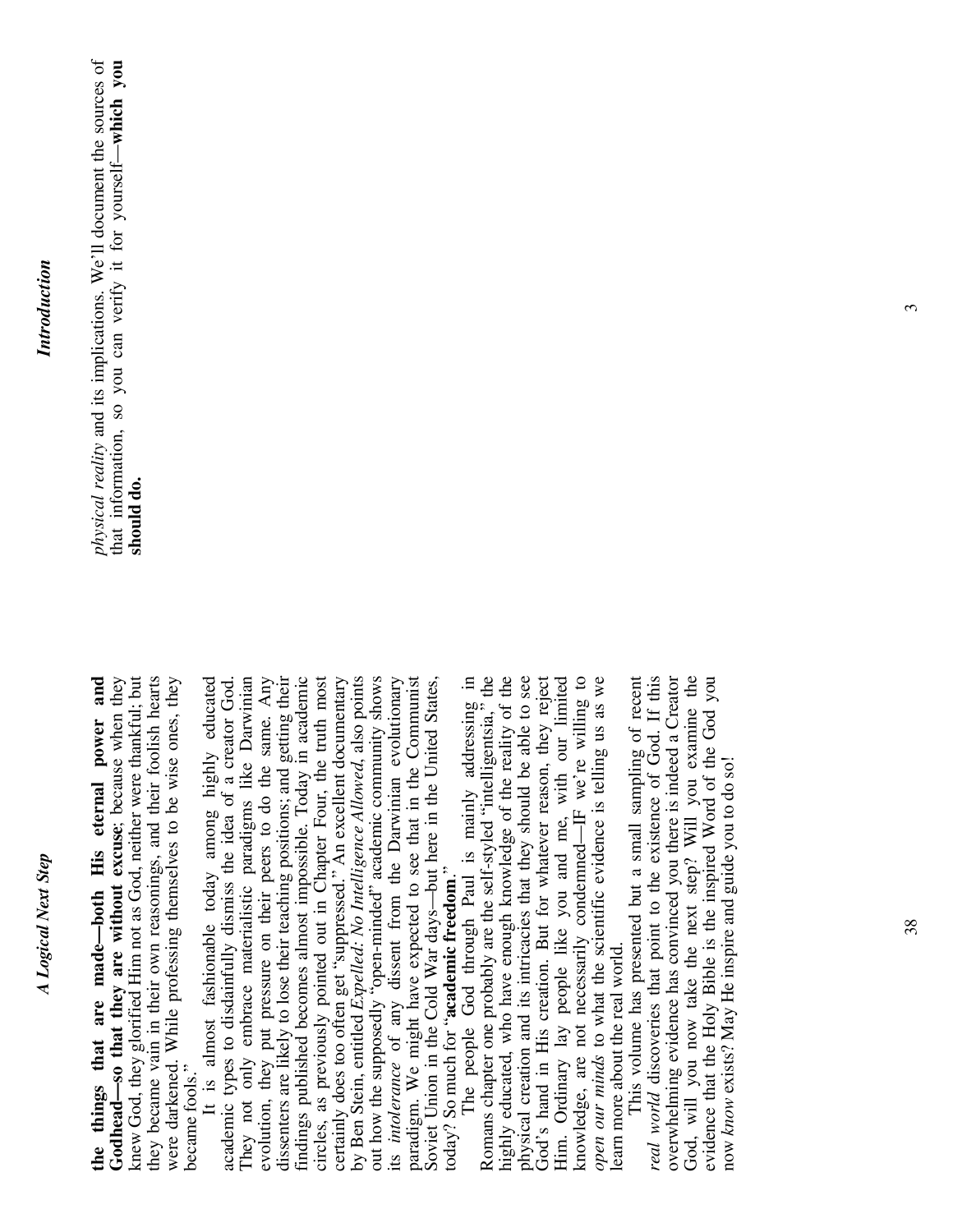| <b>Chapter Eleven</b><br>Chapter One | A Logical Next Step<br>Origins | confirmation of the Bible's accounts, analyzing its prophetic<br>now are convinced of it-persuaded by the evidence-have gone<br>on to search for His communication, if any, to mankind. That<br>Many of us who were once skeptical of God's existence but<br>After carefully examining historical and archaeological<br>communication, we feel, is found in the Holy Bible.<br>heavenly bodies, the earth and the marvelously intricate fabric of<br>it-get here? Did the unfathomably vast universe—with all the<br>interdependent life on it-all just fall together by accident, all by<br>itself, out of nothing? There are those who would have us believe<br>just that. Others would have us believe the cosmos has always been<br>all life on<br>How did the universe—including the earth and | become convinced the Bible is the inspired Word of God. When the<br>predictions, and their subsequent fulfillment over centuries, we've<br>Bible quotes God, we are sure it is accurately communicating God's point of view. In a future volume entitled The Bible: Myths and<br>Fables or the Inspired Word of God?, we carefully examine in detail<br>the evidence for the veracity and divine inspiration of the Bible.<br>Let's just deal with physical matter: Do the basic facts of<br>science confirm the idea of matter having always existed, or did it<br>One of the best-known and most fundamental laws of nature<br>have a beginning? Is material existence moving toward greater<br>organization and "higher forms," or is it essentially breaking down? | created. It did not all fall together by accident all by itself out of<br>We are told that God created the universe, including the<br>earth and all life on it. We are not told when this creation took place,<br>that the entire physical realm-including all life-was indeed<br>What we are told in no uncertain terms is Who did the creating, and<br>how long ago, or how long it took God to complete everything.<br>nothing, with no one supervising.<br>the universe becomes more and more disordered. There is a sort of gradual but inexorable descent into chaos. Examples of the<br>second law are found everywhere: buildings fall down, people<br>also called the "Entropy Law." Physicist Paul Davies explains what<br>every day<br>grow old, mountains and shorelines are eroded, natural<br>discovered by scientists is the Second Law of Thermodynamics- | even entertain the possibility of God's existence. Most people at least acknowledge that there "might" be a God, though they may be<br>them to music. Two of David's psalms start off with this<br><sup>5</sup> (Psalm 14:1; 53:1). Here is God's opinion of anyone who will not<br>divine inspiration, then turned them over to the chief musician to put<br>David of ancient Israel, who wrote lyrics in poetic verse under<br>The Scriptures include dozens of psalms (songs) by King<br>pronouncement: "The <i>fool</i> has said in his heart 'there is no God'<br>After postulating that eventually the universe will wind<br>down and die, "wallowing, as it were, in its own entropy," Davies<br>concludes that "the universe cannot have existed for ever, otherwise<br>Conclusion: the universe did not always exist." <sup>1</sup> (Bold emphasis<br>it would have reached its equilibrium end state an infinite time ago. | Among the erudite and supposedly "enlightened" is where<br>we see a disproportionate ratio of atheists. Note what the apostle<br>Paul says of this in Romans 1:18-22: "Indeed, the wrath of God is<br>revealed from heaven upon all ungodliness and unrighteousness of<br>may be known of God is manifest among them, for God has<br>manifested it to them; for the invisible things of Him are<br>men who suppress the truth in unrighteousness; because that which<br>uncertain. Many others are sure there is one, though they may not<br>perceived from the creation of the world, being understood by<br>have proved it.<br>"the galaxies are not falling together because they are rushing apart<br>of how that beginning occurred is the "Big Bang" in its various<br>versions. Since astronomer Edwin Hubble's discovery in 1927 that<br>instead," <sup>2</sup> scientists have extrapolated backward in time to conclude<br>beginning. Among cosmologists currently, the most popular theory<br>that there must have been a time when the heavenly bodies were all<br>Most scientists today agree that the universe had<br><b>Starting Off With a Bang</b> |
|--------------------------------------|--------------------------------|-----------------------------------------------------------------------------------------------------------------------------------------------------------------------------------------------------------------------------------------------------------------------------------------------------------------------------------------------------------------------------------------------------------------------------------------------------------------------------------------------------------------------------------------------------------------------------------------------------------------------------------------------------------------------------------------------------------------------------------------------------------------------------------------------------|------------------------------------------------------------------------------------------------------------------------------------------------------------------------------------------------------------------------------------------------------------------------------------------------------------------------------------------------------------------------------------------------------------------------------------------------------------------------------------------------------------------------------------------------------------------------------------------------------------------------------------------------------------------------------------------------------------------------------------------------------------------------|---------------------------------------------------------------------------------------------------------------------------------------------------------------------------------------------------------------------------------------------------------------------------------------------------------------------------------------------------------------------------------------------------------------------------------------------------------------------------------------------------------------------------------------------------------------------------------------------------------------------------------------------------------------------------------------------------------------------------------------------------------------------------------------------------------------------------------------------------------------------------|--------------------------------------------------------------------------------------------------------------------------------------------------------------------------------------------------------------------------------------------------------------------------------------------------------------------------------------------------------------------------------------------------------------------------------------------------------------------------------------------------------------------------------------------------------------------------------------------------------------------------------------------------------------------------------------------------------------------------------------------------------------------------------------------------------------------------------------------------------------------------------------------------------------------------------------|---------------------------------------------------------------------------------------------------------------------------------------------------------------------------------------------------------------------------------------------------------------------------------------------------------------------------------------------------------------------------------------------------------------------------------------------------------------------------------------------------------------------------------------------------------------------------------------------------------------------------------------------------------------------------------------------------------------------------------------------------------------------------------------------------------------------------------------------------------------------------------------------------------------------------------------------------------------------------------------------------------------------------------------------------------------------------------------------------------------------------------------------------------------------|
|                                      |                                |                                                                                                                                                                                                                                                                                                                                                                                                                                                                                                                                                                                                                                                                                                                                                                                                     |                                                                                                                                                                                                                                                                                                                                                                                                                                                                                                                                                                                                                                                                                                                                                                        | this law means: "In its widest sense this law states that                                                                                                                                                                                                                                                                                                                                                                                                                                                                                                                                                                                                                                                                                                                                                                                                                 | resources are depleted."<br>added.                                                                                                                                                                                                                                                                                                                                                                                                                                                                                                                                                                                                                                                                                                                                                                                                                                                                                                   | together in one primal mass. This mass was supposedly very tiny                                                                                                                                                                                                                                                                                                                                                                                                                                                                                                                                                                                                                                                                                                                                                                                                                                                                                                                                                                                                                                                                                                     |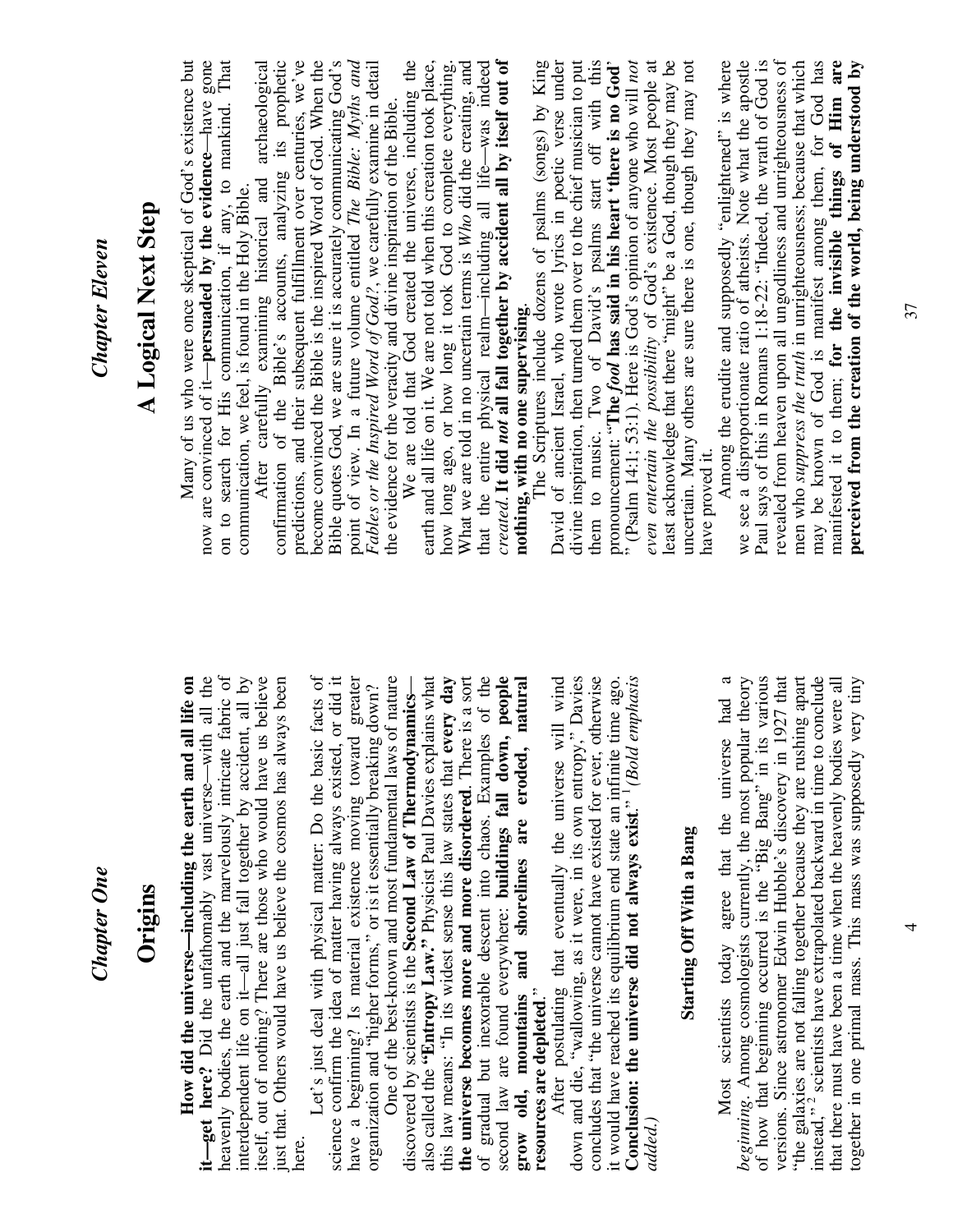| Darwinian macroevolution is the real "failed hypothesis." | the existence of God? To many, the concept has reinforced their<br>belief in God. At least it shows the material universe had a beginning. Further investigations into the universe's origin, and<br>observations and calculations by astrophysicists, have yielded an<br>impression that it was "not a random explosion, which could never<br>have produced the galaxies we observe, but a <i>precisely controlled</i> beginning for the universe." <sup>3</sup><br>happened after that? Is all the rest of astronomic history merely one<br>chance, random happening after another, "supervised by no one," as<br>some would have us believe? Not according to many astronomic<br>according to some established laws of physics, where did those<br>physical laws come from? Does a physical law—and the regulated power by which it consistently and reliably operates—come into<br>If indeed the evidence does turn out to prove that some<br>sort of "big bang" really occurred, does that by itself disprove<br>the detonator that triggered the bang?" If the bang itself happened<br>If the universe truly did start with a "big bang," what<br>be there to go bang, they refuse to ask, "Where did that 'something'<br>Other questions someone should ask include, "What was<br>come from that went bang?"<br>effect all by itself?<br>observers |
|-----------------------------------------------------------|-----------------------------------------------------------------------------------------------------------------------------------------------------------------------------------------------------------------------------------------------------------------------------------------------------------------------------------------------------------------------------------------------------------------------------------------------------------------------------------------------------------------------------------------------------------------------------------------------------------------------------------------------------------------------------------------------------------------------------------------------------------------------------------------------------------------------------------------------------------------------------------------------------------------------------------------------------------------------------------------------------------------------------------------------------------------------------------------------------------------------------------------------------------------------------------------------------------------------------------------------------------------------------------------------------------------------------------------------------------|
|                                                           | <b>Laws and Forces</b>                                                                                                                                                                                                                                                                                                                                                                                                                                                                                                                                                                                                                                                                                                                                                                                                                                                                                                                                                                                                                                                                                                                                                                                                                                                                                                                                    |
|                                                           | governed the material universe. Four of the most fundamental of<br>them are gravity, electromagnetism, strong nuclear force and weak<br>From the beginning, multiple laws and forces have                                                                                                                                                                                                                                                                                                                                                                                                                                                                                                                                                                                                                                                                                                                                                                                                                                                                                                                                                                                                                                                                                                                                                                 |
|                                                           |                                                                                                                                                                                                                                                                                                                                                                                                                                                                                                                                                                                                                                                                                                                                                                                                                                                                                                                                                                                                                                                                                                                                                                                                                                                                                                                                                           |

 $\overline{5}$ 

*Chapter Ten* 

**Chapter Ten** 

*Origins*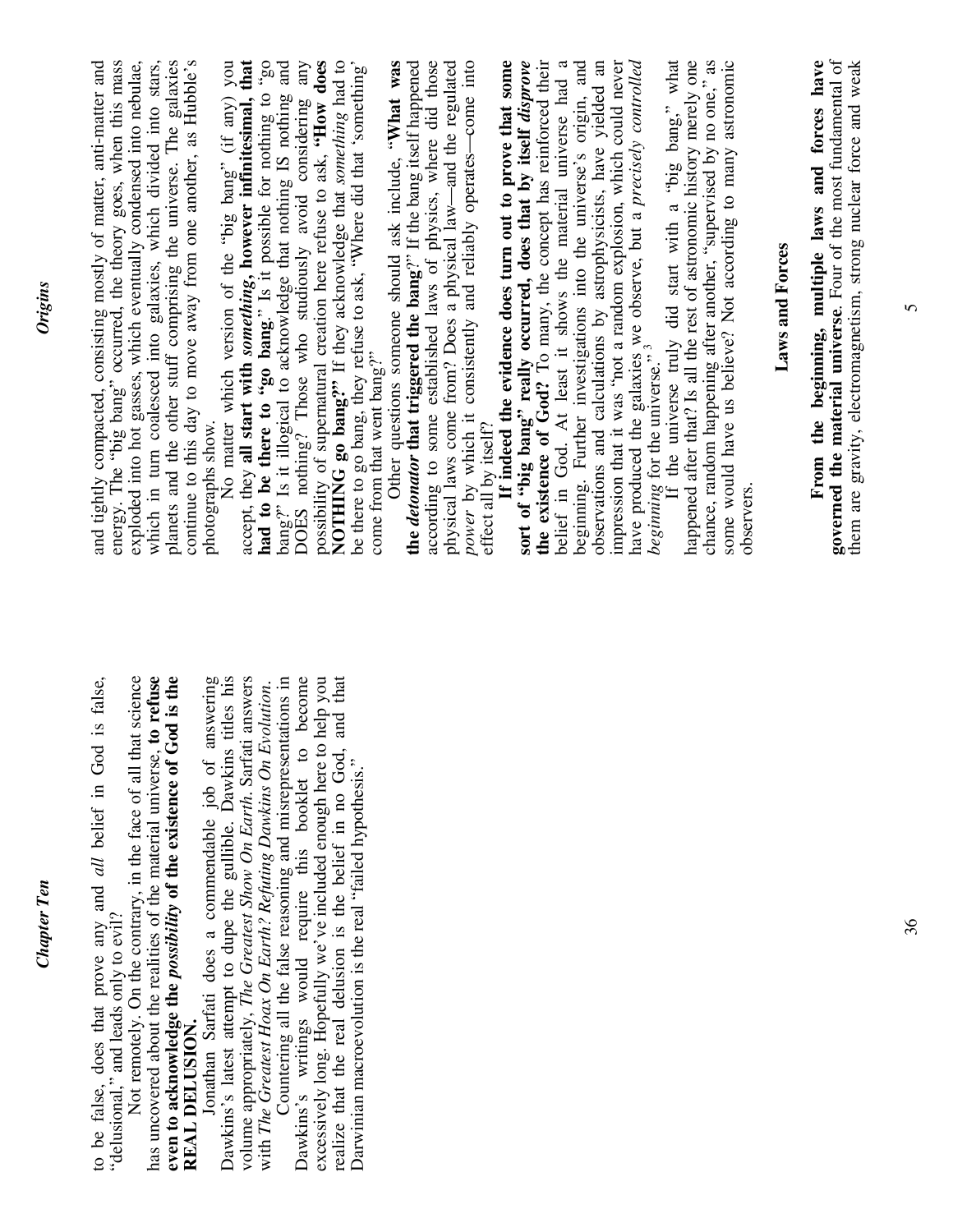| development from the imagined primal single-celled creature to<br>humanity. But he either ignores or is ignorant of the fact that<br>an upward evolutionary direction. His "Mount Improbable," where we<br>see a steep cliff in front, but where in back small steps ascend a mild<br>almost no mutations actually improve a species, much less send it in<br>gradient, could not possibly have enough steps to get us even to the<br>selection, which supposedly account for all macroevolutionary<br>first multi-celled creature.                                            | selection" has almost no opportunity to work when almost no<br>mutations do not add information to the genome, but either lose<br>all-would require the climbing of WHOLE RANGES of Mount<br>positive mutations ever occur. As pointed out in Chapter Nine,<br>To get to the higher forms—if such a thing were possible at<br>Improbables on multiple planets! Instead of a few billions of years,<br>we'd be talking quadrillions or quintillions of years. "Natural<br>or distort it.                                         | having spontaneously generated, Dawkins reasons thus: "Suppose it<br>even with such absurdly long odds, life will still have arisen on a billion planets—of which Earth, of course, is one." <sup>41</sup> Where is the<br>Dawkins repeatedly refers to what he has not yet proved as if<br>he had. He admits the occurrence of DNA is a "staggeringly<br>improbable event," but he reasons, "It must have happened, because<br>here we are"! Now there's real convincing proof.<br>Applying supposed "probability" to the possibility of life<br>was so improbable as to occur on only one in a billion planets<br>problem with this reasoning?                            | Dawkins is either dishonest or conveniently ignorant of<br>Wickramasinghe and Hoyle's mathematical calculation of the REAL<br>odds against even a protein spontaneously generating as being<br>he pretends no good ever came from people acting on their<br>In pointing out all the "evil" of religion, he is begging the<br>but the number of $atoms$ . They have shown that spontaneous generation is not "improbable"—it is IMPOSSIBLE!<br>To be fair, in other chapters of The God Delusion Dawkins<br>makes many valid points regarding the evils perpetrated in the name<br>either history or current events could argue the contrary. However,<br>question: Given the fact that most belief in a God or gods turns out<br>of religion. No thinking person even superficially acquainted with<br>religious beliefs. Nothing could be further from the truth, as any<br>higher than—not the supposed number of planets in the universe-<br>honest survey would quickly show.                                                                    |
|--------------------------------------------------------------------------------------------------------------------------------------------------------------------------------------------------------------------------------------------------------------------------------------------------------------------------------------------------------------------------------------------------------------------------------------------------------------------------------------------------------------------------------------------------------------------------------|---------------------------------------------------------------------------------------------------------------------------------------------------------------------------------------------------------------------------------------------------------------------------------------------------------------------------------------------------------------------------------------------------------------------------------------------------------------------------------------------------------------------------------|-----------------------------------------------------------------------------------------------------------------------------------------------------------------------------------------------------------------------------------------------------------------------------------------------------------------------------------------------------------------------------------------------------------------------------------------------------------------------------------------------------------------------------------------------------------------------------------------------------------------------------------------------------------------------------|------------------------------------------------------------------------------------------------------------------------------------------------------------------------------------------------------------------------------------------------------------------------------------------------------------------------------------------------------------------------------------------------------------------------------------------------------------------------------------------------------------------------------------------------------------------------------------------------------------------------------------------------------------------------------------------------------------------------------------------------------------------------------------------------------------------------------------------------------------------------------------------------------------------------------------------------------------------------------------------------------------------------------------------------------|
| strength if there is to be any possibility of life. For example, if<br>electrical forces were much stronger than they are, then no element<br>which physical life would be impossible. According to physicist<br>Richard Morris, "Every one of these forces must have just the right<br>heavier than hydrogen could form But electrical repulsion cannot<br>be too weak. If it were, protons would combine too easily, and the<br>nuclear force. There is a <i>balance</i> between these forces, without<br>sun [and presumably all other stars]  would explode like a thermo- | "If our universe had been expanding at a rate that was slower by a<br>factor of one part in a million, then the expansion would have<br>In an expanding universe, the force causing the expansion<br>stopped when it was only 30,000 years old, when the temperature<br>was still 10,000 degrees." <sup>5</sup> Too-rapid expansion on the other hand<br>needs to be precisely balanced with gravitational force. Morris adds,<br>bodies on<br>when the matter from gravitating together to form<br>nuclear bomb." <sup>4</sup> | centrifugal force and gravity that keeps satellite bodies in orbit around their mother bodies—e.g., planets around stars. If gravity<br>were much stronger than centrifugal force, the planets would be<br>drawn into the stars and consumed. If centrifugal force were much<br>outward, away from the center of the circle. It is a <i>balance</i> between<br>stronger, they would fly out into space and eventually reach nearly<br>In addition to the law of gravity, Isaac Newton discovered<br>several other important laws of physics, one of which is called<br>"centrifugal force." This force causes a circling body to be pulled<br>which any life could develop. | universe from continuing to expand and would force it ultimately to<br>"remarkably well adjusted in our favor." If it were greater and electrically positive, it would keep matter from coalescing into<br>heavenly bodies; if it were greater but negative, it would keep the<br>More than <i>thirty</i> distinct physical forces regulate all that<br>goes on in the universe, each with a range of differing possible<br>magnitudes. Those mentioned above are just a few examples. Not<br>only do all require precise settings across their respective possible<br>ranges, but they all must be in balance with one another for life to be<br>possible anywhere in the universe—and they ARE, in fact, in that<br>density of empty space), is according to physicist Stephen Weinberg<br>Another force, the "cosmological constant" (the energy<br>collapse back onto itself. In either case, life would be impossible.<br>absolute zero temperature, making any life on them impossible.<br>Though relatively small, this force is discernable. |

Chapter One *Chapter One*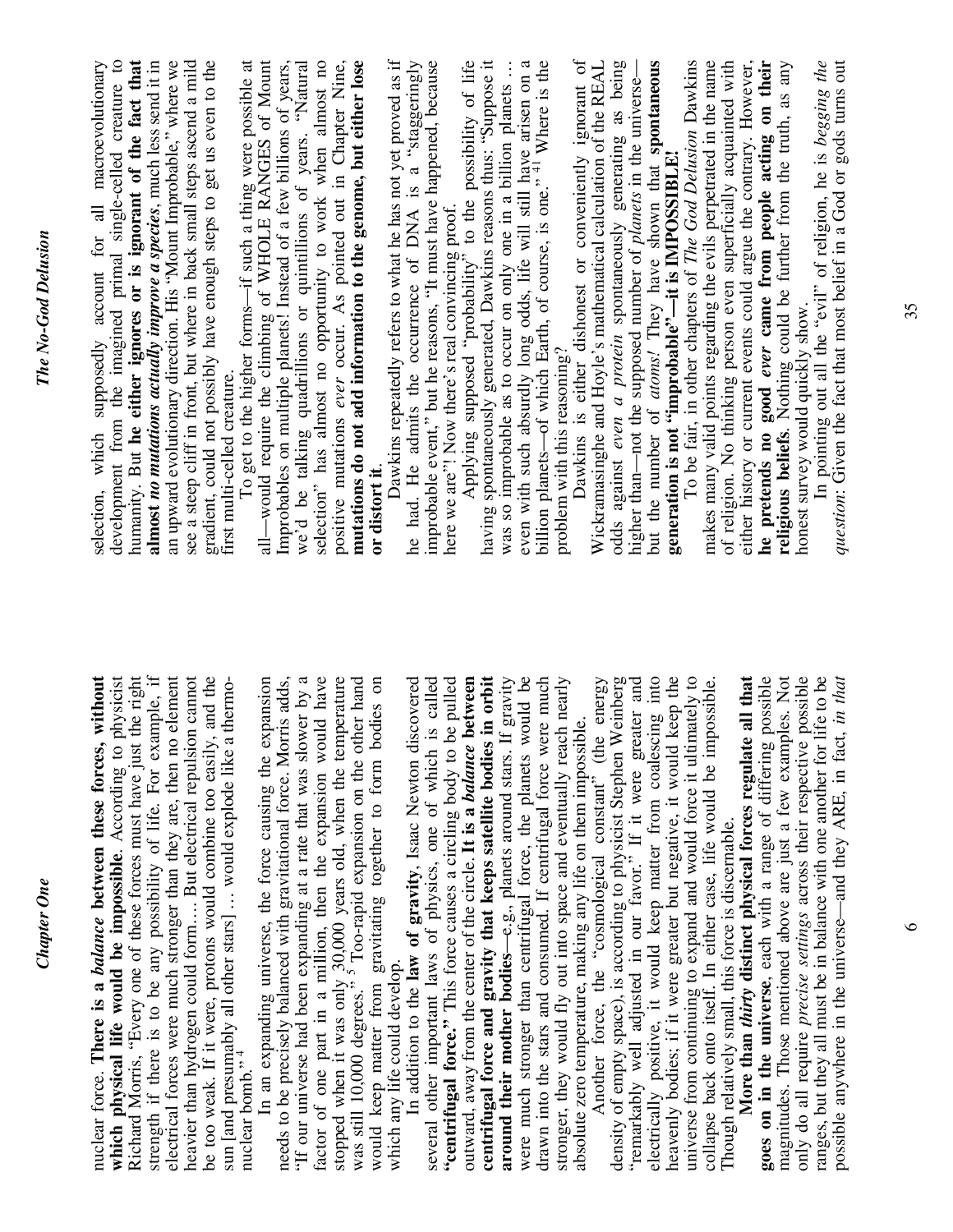#### *Chapter Ten*  **Chapter Ten**

### **The No-God Delusion**  The No-God Delusion

 Atheist author and biologist/philosopher Richard Dawkins was recently famous for his bestsellers *The God Delusion* and *The Greatest Show On Earth: The Evidence for Evolution*. In his introduction to *The God Delusion*, he expresses the hope that the reader, upon finishing his book, will have become an atheist like Atheist author and biologist/philosopher Richard Dawkins was recently famous for his bestsellers  $The God$  Delusion and The Greatest Show On Earth: The Evidence for Evolution. In his ntroduction to The God Delusion, he expresses the hope that the reader, upon finishing his book, will have become an atheist like himself.

 Dawkins seems to love the "straw man" tactic of either misrepresenting the other side's arguments in such a way as to make again one he can easily knock down. An example of the latter is his again one he can easily knock down. An example of the latter is his use of Fred Hoyle's supposed argument that the chances of life originating spontaneously on earth are no greater than that of a<br>hurricane blowing through a scrap heap and accidentally assembling<br>a fully functional Boeing 747 jet plane. (Dawkins noticeably **fails to** originating spontaneously on earth are no greater than that of a hurricane blowing through a scrap heap and accidentally assembling a fully functional Boeing 747 jet plane. (Dawkins noticeably **fails to**  Dawkins seems to love the "straw man" tactic of either misrepresenting the other side's arguments in such a way as to make use of Fred Hoyle's supposed argument that the chances of life them easy to refute, or selecting an authentic but weak argument them easy to refute, or selecting an authentic but weak argument disprove Hoyle's assertion, by the way.) **disprove** Hoyle's assertion, by the way.)

generation of life on earth is his calculation of the odds against such Hoyle's *real* contribution to the issue of spontaneous a thing: one in 1040,000 power, or **500 times the number of atoms in the known universe** (see Chapter Four)! **We're not talking "improbable" here. We're talking IMPOSSIBLE! Dawkins has**  Hoyle's real contribution to the issue of spontaneous generation of life on earth is his calculation of the odds against such  $\frac{1}{4}$  thing: one in 10<sup>40,000</sup> power, or **500 times the number of atoms in** the known universe (see Chapter Four)! We're not talking "improbable" here. We're talking IMPOSSIBLE! Dawkins has **conveniently ignored** *this* **quotation from Fred Hoyle**. conveniently ignored this quotation from Fred Hoyle.

 In Chapter Four of *The God Delusion*, entitled "Why There Almost Certainly Is No God," Dawkins cites mostly weak arguments for God's existence, such as Hoyle's "747 argument" (**which he refers to later as if he had disproved it, when in fact he had not**). He devotes considerable space to arguments in *The Watchtower* for design of one species after another. He surely knows that arguments from religious tracts are not the most convincing ones for a God, by In Chapter Four of The God Delusion, entitled "Why There Almost Certainly Is No God," Dawkins cites mostly weak arguments for God's existence, such as Hoyle's "747 argument" (which he refers to later as if he had disproved it, when in fact he had not). He devotes considerable space to arguments in The Watchtower for design of one species after another. He surely knows that arguments from religious tracts are not the most convincing ones for a God, by any means. any means.

What Dawkins seems to studiously avoid dealing with (except to ridicule or dismiss them as "religiously motivated") are the discoveries of *scientists* such as those we've cited in previous chapters, which leave little room—to a truly open mind—for What Dawkins seems to studiously avoid dealing with (except to ridicule or dismiss them as "religiously motivated") are the discoveries of scientists such as those we've cited in previous chapters, which leave little room-to a truly open mind-for rejection of a higher creative power. rejection of a higher creative power.

 Dawkins cites another of his books, entitled *Climbing Mount Improbable*, to explain how evolution supposedly occurred "step by step" through a series of small changes (mutations) and natural Dawkins cites another of his books, entitled Climbing Mount Improbable, to explain how evolution supposedly occurred "step by step" through a series of small changes (mutations) and natural

*exact balance!* Did it "just happen" that way? exact balance! Did it "just happen" that way?

**Without these and many other physical laws—all**  —**there would not have been the formation**  of elements and compounds, much less galaxies, stars and planets on which life could develop. Did the laws and forces of **of elements and compounds, much less galaxies, stars and planets on which life could develop**. Did the laws and forces of operating in balance—there would not have been the formation Without these and many other physical laws-all nature all just happen by accident? nature all just happen by accident? **operating in** *balance*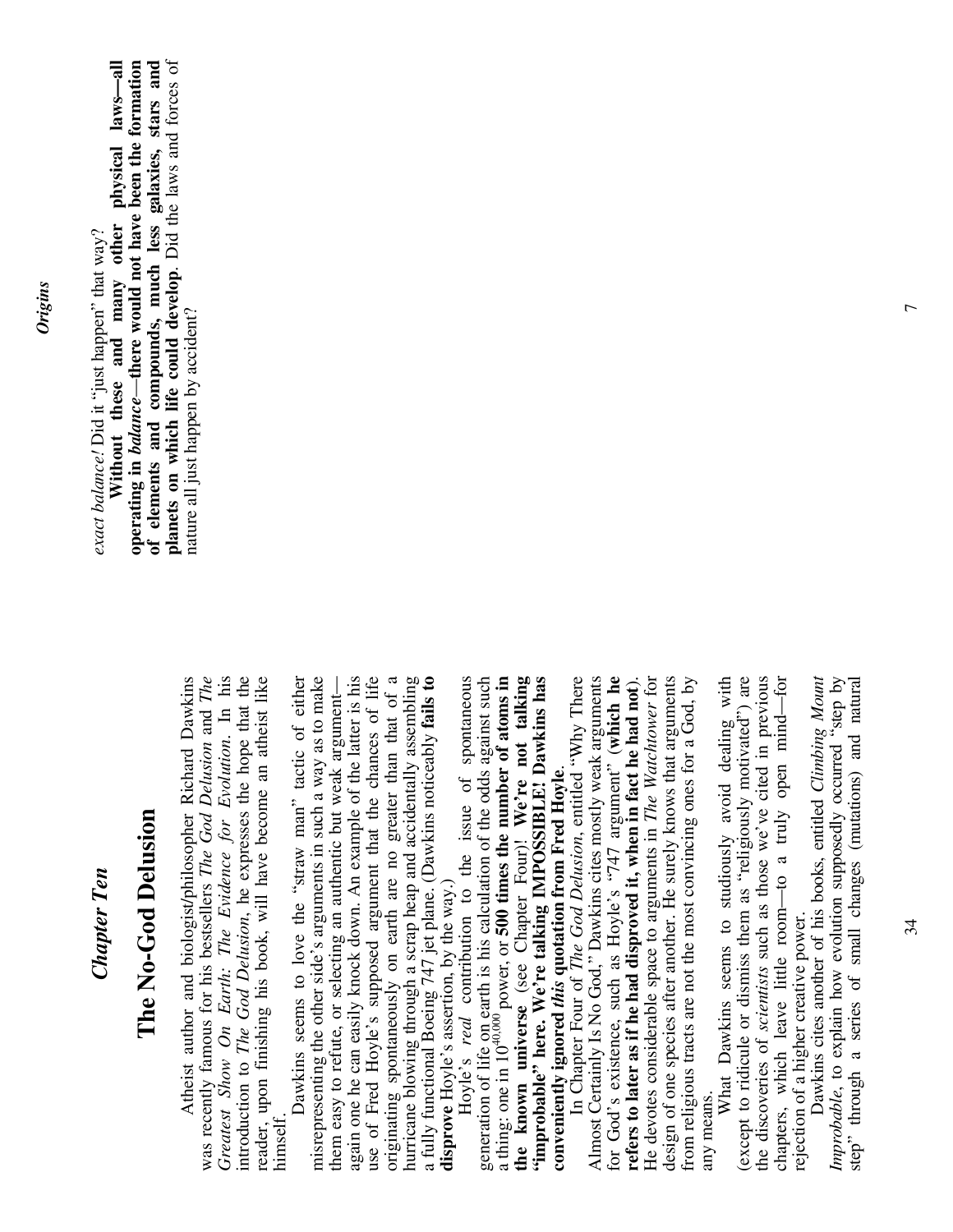#### *Chapter Two*  Chapter Two

### **Elements Form**  Elements Form

 The most basic, primal element in the universe is *hydrogen*. According to the big-bang theory, during the initial explosion of matter, there was only hydrogen at first, with its one proton, one neutron and one electron. At somewhere "between one second and five minutes [after the presumed initial explosion], conditions would have been suitable for nuclear reactions to have occurred. The major process would have been the fusion of hydrogen nuclei to form helium.…" 6 These two elements together even now still form most According to the big-bang theory, during the initial explosion of matter, there was only hydrogen at first, with its one proton, one neutron and one electron. At somewhere "between one second and five minutes [after the presumed initial explosion], conditions would have been suitable for nuclear reactions to have occurred. The major process would have been the fusion of hydrogen nuclei to form ." <sup>6</sup> These two elements together even now still form most The most basic, primal element in the universe is hydrogen. of the matter of the entire universe. of the matter of the entire universe. helium....'

 Cosmologists postulate that later, as outer temperatures of stars cooled, trace amounts of the other elements, formed by the fusing together of smaller nuclei into larger ones, massed together fusing together of smaller nuclei into larger ones, massed together and spun off from stars into orbit around them. These still-molten and spun off from stars into orbit around them. These still-molten specs (by comparison in size to their mother star) coalesced to form molten planets, on some of which the outsides cooled into the solid Cosmologists postulate that later, as outer temperatures of stars cooled, trace amounts of the other elements, formed by the specs (by comparison in size to their mother star) coalesced to form molten planets, on some of which the outsides cooled into the solid crusts we associate with planets like Earth. crusts we associate with planets like Earth.

 As various elements were formed by nuclei of simple atoms merging to form more complex ones, **conditions developed by which those elements necessary for life could form in just the**  As various elements were formed by nuclei of simple atoms merging to form more complex ones, conditions developed by which those elements necessary for life could form in just the **right configurations and proportions**. right configurations and proportions.

electron. The proton is 1,836 times the weight of the electron. If the One of these essential conditions is the ratio of the size of the proton (one of three main components of all atoms) to the the proton (one of three main components of all atoms) to the electron. The proton is 1,836 times the weight of the electron. If the ratio of the two were much different, the required molecules could not develop into the compounds necessary for life. According to cosmologist (and atheist) Stephen Hawking, "The remarkable fact is not develop into the compounds necessary for life. According to cosmologist (and atheist) Stephen Hawking, "The remarkable fact is that the values of these numbers seem to have been very much *finely adjusted* to make possible the development of life." 7 We might ask Mr. Hawking, "**Who** *did* **the adjusting? Do fine adjustments just**  One of these essential conditions is the ratio of the size of ratio of the two were much different, the required molecules could that the values of these numbers seem to have been very much finely *adjusted* to make possible the development of life." We might ask Mr. Hawking, "Who *did* the adjusting? Do fine adjustments just **happen?**"

 As various elements formed, a phenomenon called "resonance" existed in the nucleus of each atom. Stable nuclei are normally in a state of "ground energy," with the positive protons and<br>negative electrons in balance. Collisions of nuclei produce normally in a state of "ground energy," with the positive protons and negative electrons in balance. Collisions of nuclei produce "excitement" and lead to formation of other elements and compounds. The potential for this kind of excitement varies from various elements formed, a phenomenon called "resonance" existed in the nucleus of each atom. Stable nuclei are "excitement" and lead to formation of other elements and compounds. The potential for this kind of excitement varies from one element to another. one element to another.  $As$ 

 It was easy to imagine an original single-celled organism that was so simple it could have spontaneously come to life that was so simple it could have spontaneously come to life sometime in the murky past. Today, to any honest, knowledgeable sometime in the murky past. Today, to any honest, knowledgeable biochemist, such a notion must seem **naively childish**. We cited earlier the calculated odds against even the necessary proteins having come together by chance, in the right order, as requiring multiple times *all the atoms in the known universe*—and that still doesn't give us everything else needed to make the cell function, or earlier the calculated odds against even the necessary proteins It was easy to imagine an original single-celled organism biochemist, such a notion must seem naively childish. We cited having come together by chance, in the right order, as requiring multiple times all the atoms in the known universe—and that still doesn't give us everything else needed to make the cell function, or the needed DNA so it could reproduce! the needed DNA so it could reproduce!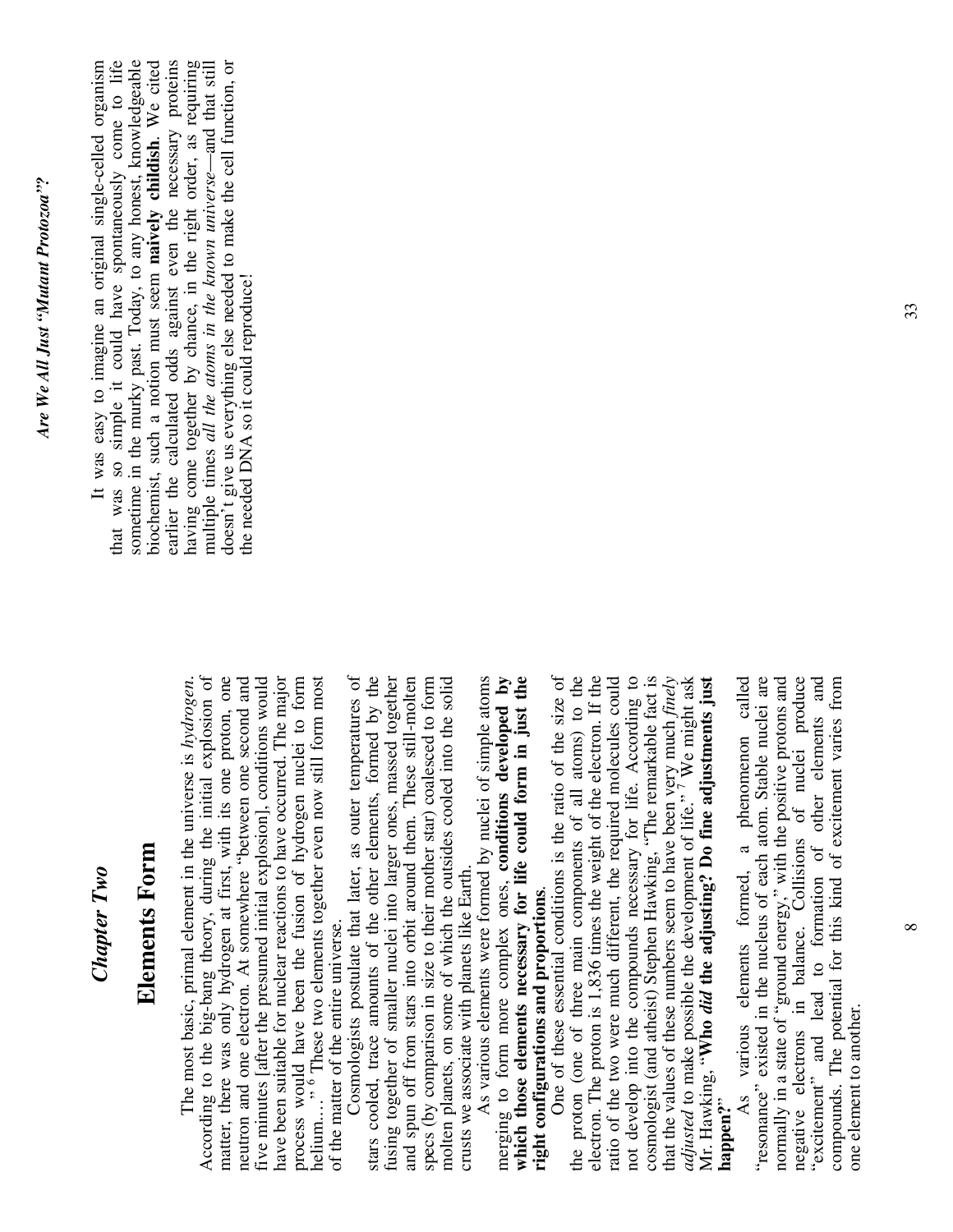*Chapter Nine* 

**Chapter Nine** 

different enzymes. Some of these chemical reactions take only a **compounds per person**—give or take a billion—and among these compounds are approximately five million different kinds of compounds are approximately five million different kinds of proteins…. [These proteins] can have more than one function or electrical charge, they all know where to go and how to get there, when to act, how fast to react, and when to stop. Nearly every chemical reaction is helped along by one or more of the 3000-plus different enzymes. Some of these chemical reactions take only a "**The nucleus of each cell contains 23 pairs of very**  proteins.... [These proteins] can have more than one function or electrical charge, they all know where to go and how to get there, when to act, how fast to react, and when to stop. Nearly every chemical reaction is helped along by one or more of the 3000-plus "The nucleus of each cell contains 23 pairs of very millionth of a second. millionth of a second.

vulnerable to certain diseases such as breast cancer or Huntington's **complex chromosomes (DNA), with 100,000 genes that can be further broken down into six billion chemical bases**. There are only four kinds of these bases, abbreviated A, G, C, and T; yet these only four kinds of these bases, abbreviated A, G, C, and T; yet these four bases, which are relatively simple compounds, appear in such varying combinations that they tell the cell, and ultimately the body, everything that it needs to know about growing up, surviving, everything that it needs to know about growing up, surviving, fighting, fleeing, digesting food, breathing, thinking, pumping blood, eliminating wastes, and perpetuating the species. The first few cells fighting, fleeing, digesting food, breathing, thinking, pumping blood, eliminating wastes, and perpetuating the species. The first few cells in an embryo already know what a person's height will be, his or her in an embryo already know what a person's height will be, his or her propensity to be obese, the color of his or her eyes, the number of propensity to be obese, the color of his or her eyes, the number of curls in his or her hair, whether he or she will have musical skills, if curls in his or her hair, whether he or she will have musical skills, if his or her teeth will grow in crooked, and whether he or she is vulnerable to certain diseases such as breast cancer or Huntington's chorea. Some scientists call the DNA-coded instructions the Book of chorea. Some scientists call the DNA-coded instructions the Book of complex chromosomes (DNA), with 100,000 genes that can be further broken down into six billion chemical bases. There are four bases, which are relatively simple compounds, appear in such varying combinations that they tell the cell, and ultimately the body, his or her teeth will grow in crooked, and whether he or she is Life; it's a book like no other. Life; it's a book like no other.

as the entire being. Proof of this became evident with cloning. If the "Each cell has an assigned location, a seemingly lifetime role, hundreds to thousands of tasks to accomplish, and a distinct longevity. Each cell is also programmed to take care of its own needs—as well as the entire being. Proof of this became evident with cloning. If the nucleus from a skin cell is placed inside a female egg after its nucleus has been removed the skin's (hidden) DNA Book of Knowledge can duplicate an entire individual."  $^{40}$  (Bold emphasis added.) has been removed the skin's (hidden) DNA Book of Knowledge can "Each cell has an assigned location, a seemingly lifetime role, Each cell is also programmed to take care of its own needs-as well nucleus from a skin cell is placed inside a female egg after its nucleus hundreds to thousands of tasks to accomplish, and a distinct longevity. duplicate an entire individual." 40 *(*B*old emphasis added*.*)*

In the mid-Nineteenth Century, when Charles Darwin was<br>doing his research and writing, cells of the body were not known to In the mid-Nineteenth Century, when Charles Darwin was doing his research and writing, cells of the body were not known to be much more than tissue building blocks or conduits for body be much more than tissue building blocks or conduits for body fluids. **No one had yet seen the myriad chemical processes that**  take place inside each cell of all living organisms. It was all too **take place inside each cell of all living organisms. It was all too**  easy to oversimplify how bodily metabolic functions worked. No **easy to oversimplify how bodily metabolic functions worked**. No scientist at that time could have conceived how unfathomably fluids. No one had yet seen the myriad chemical processes that scientist at that time could have conceived how unfathomably complex the functioning of a single cell is. complex the functioning of a single cell is.

 As one helium nucleus collides with another in a star, it produces an unstable element called beryllium. Then, as Harvard astronomy department chairman Robert Kirshner describes it, "another helium nucleus collides with this short-lived target, leading to the formation of carbon….A delicate match between the energies of helium, the unstable beryllium and the resulting carbon allows the<br>last to be created. Without this process, we would not be here."<sup>8</sup> of helium, the unstable beryllium and the resulting carbon allows the As one helium nucleus collides with another in a star, it produces an unstable element called beryllium. Then, as Harvard "another helium nucleus collides with this short-lived target, leading to the formation of carbon....A delicate match between the energies last to be created. **Without this process, we would not be here**." 8 astronomy department chairman Robert Kirshner describes it. Bold emphasis added.) *(Bold emphasis added.)*

 "Astrophysicist Sir Fred Hoyle is credited with the discovery of the resonances of carbon and oxygen atoms. Working with William Fowler, Hoyle discovered that, by all rights, the carbon atom, which seems to have been *uniquely designed* to make life possible, should either not exist or be exceedingly rare." For a possible, should either not exist or be exceedingly rare." For a carbon atom to form, there needed to be just the right resonance. Hoyle predicted what that resonance would be before physicists corroborated it. They found it to be almost exactly what Hoyle had thought it would be. "**When Hoyle then calculated the chances that such resonances should exist** *by chance* **in these elements, he**  of the resonances of carbon and oxygen atoms. Working with William Fowler, Hoyle discovered that, by all rights, the carbon atom, which seems to have been uniquely designed to make life carbon atom to form, there needed to be just the right resonance. Hoyle predicted what that resonance would be before physicists corroborated it. They found it to be almost exactly what Hoyle had thought it would be. "When Hoyle then calculated the chances "Astrophysicist Sir Fred Hoyle is credited with the discovery that such resonances should exist by chance in these elements, he said that his atheism was greatly shaken."  $9$  (Bold emphasis added.) **said that his** *atheism was greatly shaken*." 9 *(Bold emphasis added.)*

 How many cases of forces being in precise "balance," proportions being "finely adjusted," elements in a "delicate match," and atoms being "uniquely designed" for life must we encounter before we question whether it all could have happened by accident, How many cases of forces being in precise "balance," proportions being "finely adjusted," elements in a "delicate match,"<br>and atoms being "uniquely designed" for life must we encounter before we question whether it all could have happened by accident, all by itself? If you haven't seen enough yet, read on. all by itself? If you haven't seen enough yet, read on.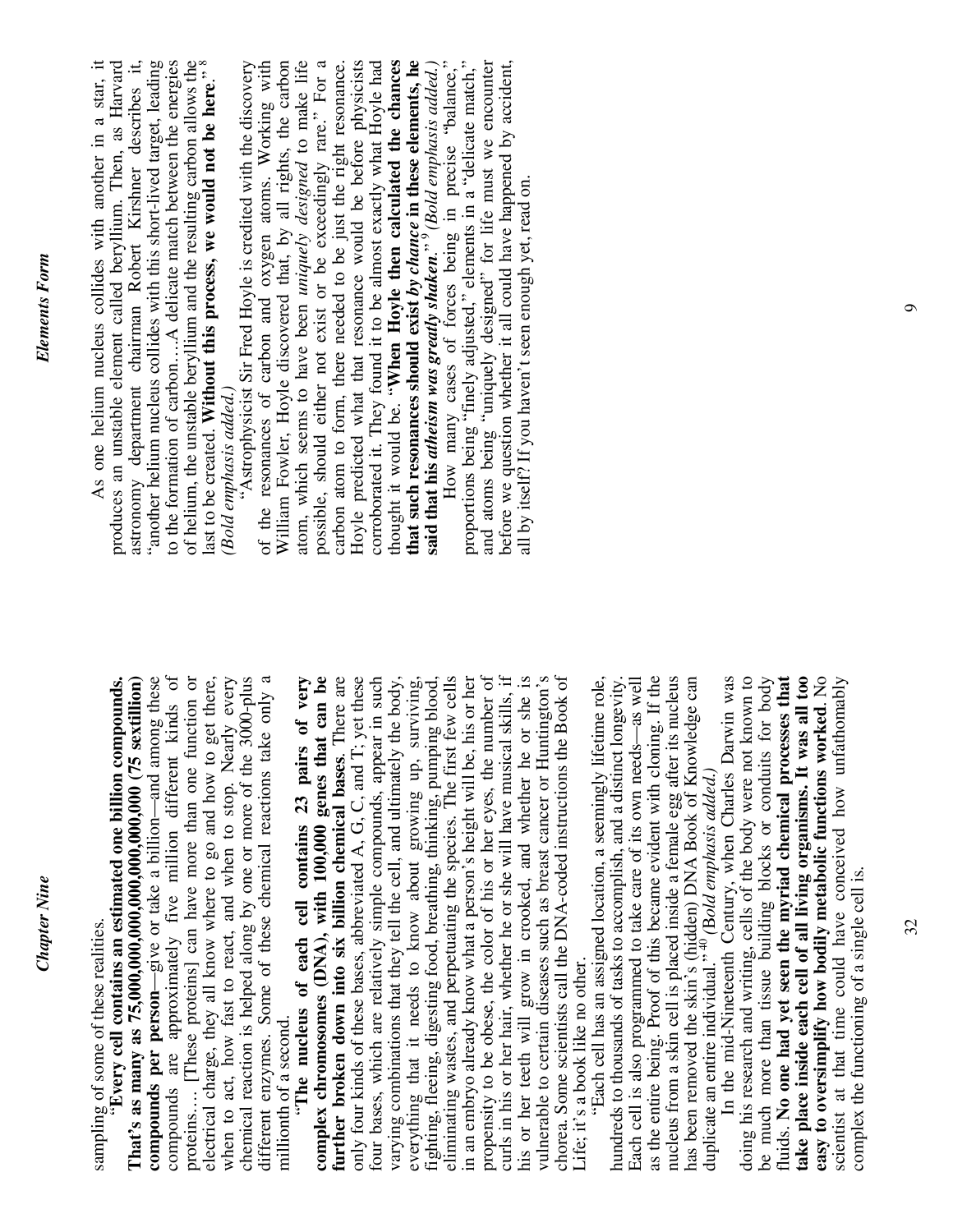| Sanford then relates nearly a century of attempts at plant | improvement by geneticists inducing mutations, from which "almost no meaningful crop improvement resulted. The effort was for the most part an enormous failure, and was almost entirely abandoned." $^{37}$ | some specific sense it is still usually part of an overall breakdown<br>and erosion of information." $^{38}$<br>"In conclusion, mutations appear to be overwhelmingly<br>deleterious, and even when one may be classified as beneficial in | selection is something like a magic wand. Simply by invoking the words 'natural selection'—there is no limit what one can <i>imagine</i><br>"For many people, including many biologists, natural                                                    | accomplishing The entire field of population genetics was<br>developed by a small, tightly knit group of people who were utterly | and radically committed to the Primary Axiom For the most part,<br>conclusions 'by faith.' Yet it is these same population geneticists<br>other biologists do not even understand their work-but accept their<br>themselves who have exposed some of the most profound limitations<br>of natural selection. Because natural selection is not a magic wand | The idea that the human species is the result of billions of<br>but is a very real phenomenon, it has very real capabilities and very<br>real <i>limitations</i> . It is not 'all-powerful.' <sup>39</sup> | is totally debunked! Mutations almost never add information the<br>beneficial mutations to what started out as a single-celled protozoan                                                                 | were true. The few that have ever been even thought to be<br>way they would be required to if Darwin's theory of macroevolution                     | "beneficial" to the organism still constituted a loss or an altering of information, but not an adding of it. We are NOT the result of billions of mutations to any original one-celled life form. Billions of | mutations would have resulted in an overall loss of information, not                                                                                  | upward evolutionary development into thousands of species from<br>the addition of information that would have been necessary for an                | one single-celled proto-life form.                                 | Genetics has proven such a thing to be utterly impossible. It<br>NEVER HAPPENED! | Realities Darwinism Can't Explain                                                                                               | empirical findings are in conflict with the idea of evolution-at least<br>the Darwinian version of it. Most of these researchers do believe in<br>There are whole volumes written by scientists whose own                                                                                                                                                 | explained by the Darwinian paradigm. Let us examine a brief<br>some form of evolution, but their observations simply can't be |
|------------------------------------------------------------|--------------------------------------------------------------------------------------------------------------------------------------------------------------------------------------------------------------|--------------------------------------------------------------------------------------------------------------------------------------------------------------------------------------------------------------------------------------------|-----------------------------------------------------------------------------------------------------------------------------------------------------------------------------------------------------------------------------------------------------|----------------------------------------------------------------------------------------------------------------------------------|-----------------------------------------------------------------------------------------------------------------------------------------------------------------------------------------------------------------------------------------------------------------------------------------------------------------------------------------------------------|------------------------------------------------------------------------------------------------------------------------------------------------------------------------------------------------------------|----------------------------------------------------------------------------------------------------------------------------------------------------------------------------------------------------------|-----------------------------------------------------------------------------------------------------------------------------------------------------|----------------------------------------------------------------------------------------------------------------------------------------------------------------------------------------------------------------|-------------------------------------------------------------------------------------------------------------------------------------------------------|----------------------------------------------------------------------------------------------------------------------------------------------------|--------------------------------------------------------------------|----------------------------------------------------------------------------------|---------------------------------------------------------------------------------------------------------------------------------|-----------------------------------------------------------------------------------------------------------------------------------------------------------------------------------------------------------------------------------------------------------------------------------------------------------------------------------------------------------|-------------------------------------------------------------------------------------------------------------------------------|
| <b>Chapter Three</b>                                       | Earth: The Favored Planet                                                                                                                                                                                    | Could a life-supporting planet have formed just anywhere in<br>the universe?                                                                                                                                                               | can't form a habitable planet anywhere; there's a large number of<br>threats to life as you go from place to place to place. <sup>3</sup> <sup>10</sup> ( <i>Bold emphasis added.</i> )<br>'You just<br>According to astronomer Guillermo Gonzalez, | The Sun's Safe Location                                                                                                          | are irregular ones with no discernible shape or pattern of movement;<br>and there are spiral galaxies, shaped rather like a pinwheel, with<br>There are three basic kinds of galaxy in the universe: There<br>there are elliptical galaxies, shaped somewhat like an egg in space;                                                                        | Irregular galaxies are the worst possible supporters of life-<br>arms extending out into space away from their center.                                                                                     | are fewer<br>harboring planets. According to Gonzalez, irregular galaxies are<br>"distorted and ripped apart, with supernovae going off throughout<br>their volume. There are no safe places where there | supernovae exploding, like we have between our spiral arms." <sup>11</sup> In<br>would be<br>the estimation of many astronomers, irregular galaxies | unlikely to have any stars with life-harboring planets.<br>In elliptical galaxies, the stars have "very random orbits, like                                                                                    | that the stars visit every region, which means they'll occasionally visit<br>galaxies is<br>bees swarming in a beehive. The problem for life in these | In any event, you're less likely to find Earth-like planets in elliptical<br>the dangerous, dense inner regions, where a black hole may be active. | needed to<br>galaxies because most of them lack the heavy elements | "Most elliptical galaxies are less massive and luminous than<br>form them.       | our galaxy," which is "on the top one or two percent of the most<br>massive and luminous. The bigger the galaxy, the more heavy | elements it can have, because its stronger gravity can attract more<br>hydrogen and helium and cycle them to build heavy elements. In the<br>low-mass galaxies, which make up the vast majority, you can have<br>just don't<br>whole galaxies without a single Earth-like planet. They<br>have enough of the heavy elements to construct Earths." $^{12}$ |                                                                                                                               |

 $\ensuremath{\mathop{\rule{0pt}{0pt}}\nolimits^{0}}$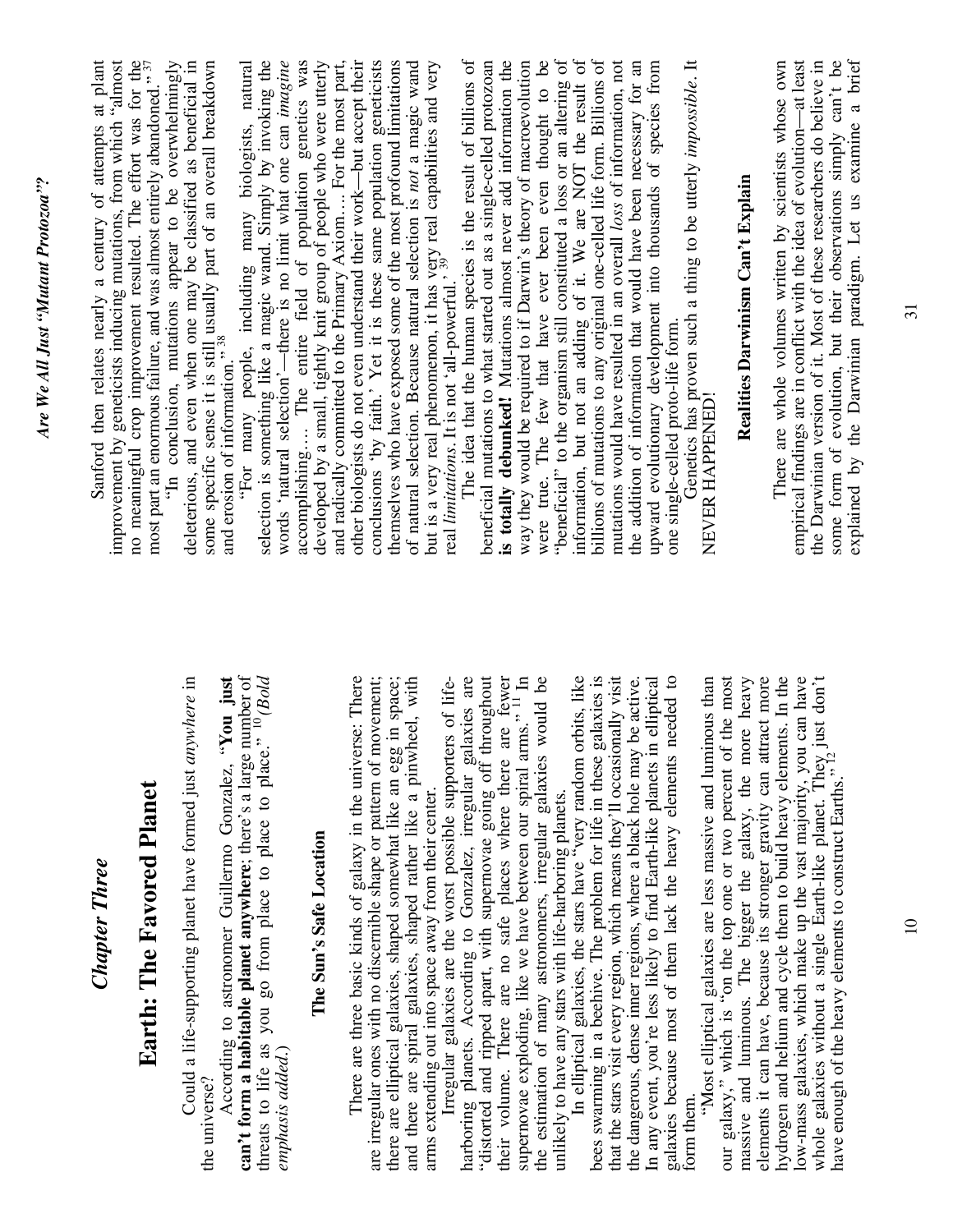| <b>Chapter Nine</b>                                                                                                                                                                                                                                                                                                            | The spiral galaxy (such as our Milky Way) "optimizes<br>and Earth<br>habitability, because it provides safe zones                                                                                                                                                                    |
|--------------------------------------------------------------------------------------------------------------------------------------------------------------------------------------------------------------------------------------------------------------------------------------------------------------------------------|--------------------------------------------------------------------------------------------------------------------------------------------------------------------------------------------------------------------------------------------------------------------------------------|
| 5.6<br>Are We All Just "Mutant Protozoa                                                                                                                                                                                                                                                                                        | happens to be located in a safe area, which is why life has been<br>able to flourish here Places with active star formation are very                                                                                                                                                 |
| We've briefly answered Tenet 2, subdivision c, of Darwin's theory of macroevolution—that the main agents of evolutionary<br>change in organisms, and from one kind of organism into another,                                                                                                                                   | dangerous, because that's where you have supernovae exploding at a<br>fairly high rate. In our galaxy, these places are primarily in the spiral<br>Fortunately, though, we happen to be situated safely between the<br>arms, where there are also hazardous giant molecular clouds.  |
| were mutation and natural selection. The assumption that mutations<br>are usually beneficial is inherent in this belief. This assumption is<br>part of what J. C. Sanford calls the "Primary Axiom."                                                                                                                           | is also a dangerous place. We now know that there's a massive black<br>"Also, we're very far from the nucleus of the galaxy, which<br>Sagittarius and Perseus spiral arms.                                                                                                           |
| If we include all genetic predispositions to all pathologies, we must<br>conclude that we are all highly 'mutant' Mutations are the source<br>He emphatically asserts that "people are hurt by mutation                                                                                                                        | hole at the center of our galaxy. In fact, the Hubble telescope has<br>found that nearly every large nearby galaxy has a giant black hole at<br>its nucleus. And believe me-these are dangerous things!                                                                              |
| of immeasurable heartache-in fact, they are inexorably killing each<br>"Can we say mutations are good? Nearly all health policies<br>of us.                                                                                                                                                                                    | "Now, put all this together—the inner region of the galaxy is<br>much more dangerous from radiation and other threats; the outer part<br>galaxy isn't going to be able to form Earth-like planets<br>of the                                                                          |
| see mutations as good? Yet according to the Primary Axiom, mutations are good because they create the variation and diversity<br>are aimed at reducing or minimizing mutation How can anyone                                                                                                                                   | because the heavy elements are not abundant enough; and I haven't<br>even mentioned how the thin disk of our galaxy helps our sun stay in                                                                                                                                            |
| which allows selection and evolution to occur, creating the information needed for life." $^{33}$                                                                                                                                                                                                                              | cross spiral arms and visit the dangerous inner regions of the galaxy, but being circular it remains in the safe zone." $^{13}$ (Bold emphasis<br>its desirable circular orbit. A very eccentric orbit could cause it to                                                             |
| variation and <i>designed</i> variation, Sanford reminds us that, since in<br>After explaining the important difference between random                                                                                                                                                                                         | added.                                                                                                                                                                                                                                                                               |
| Darwinian evolutionary theory "no genetic variation by design is                                                                                                                                                                                                                                                               | Location, Location, Location                                                                                                                                                                                                                                                         |
| allowed," it can thus "very reasonably be argued that random variations are never good." $34$ reasonably be argued that random                                                                                                                                                                                                 | Gonzalez concludes, "In terms of habitability, I think we are<br>in the best possible place. That's because our location provides                                                                                                                                                    |
| genetic information is contained in DNA and genetic material. Yet<br>The higher one goes in classification of organisms, the more                                                                                                                                                                                              | enough building blocks to yield an Earth, while providing a low                                                                                                                                                                                                                      |
| $\sigma$<br>mutations can be seen by the incredible <i>scarcity</i> of clear cases of<br>information-creating mutations." <sup>35</sup> After citing graphs by<br>nature<br>Sanford tells us, "The overwhelmingly deleterious                                                                                                  | level of threats to life. I really can't come up with another place in the galaxy that is as friendly to life as our location." $4$ ( <i>Bold</i>                                                                                                                                    |
| researchers that indicate how "bad" mutations outnumber "good"                                                                                                                                                                                                                                                                 | Not only is the sun located in the most optimal part of the<br>emphasis added.)                                                                                                                                                                                                      |
| about the true distribution of mutations argues against their possible role in forward evolution." $^{36}$<br>ones by as much as 100 to one, Sanford assures us, "Everything                                                                                                                                                   | solar system, only on Earth do we find the exact combination of<br>universe for a life-supporting planet, but of all the planets in the                                                                                                                                              |
| Yet, if macroevolution were true, millions or billions of such                                                                                                                                                                                                                                                                 | conditions necessary for carbon-based life as we know it. Mercury is<br>Gonzalez explains it this way: "There's a concept invented<br>too hot. Venus has a toxic atmosphere. Mars is too cold and dry.                                                                               |
| beneficial, information- <i>adding</i> mutations would have been required<br>for life to have gone from "simple" one-celled organisms to the<br>incredibly complex human body and brain, regulated and controlled<br>ofrmation<br>by the DNA of humans (with thousands of times the in<br>than that of a one-celled organism)! | the region around a star where you can have liquid water on the<br>surface of a terrestrial planet. This is determined by the amount of<br>by astrobiologists called the Circumstellar Habitable Zone. That's<br>light you get from the host star. You can't be too close, otherwise |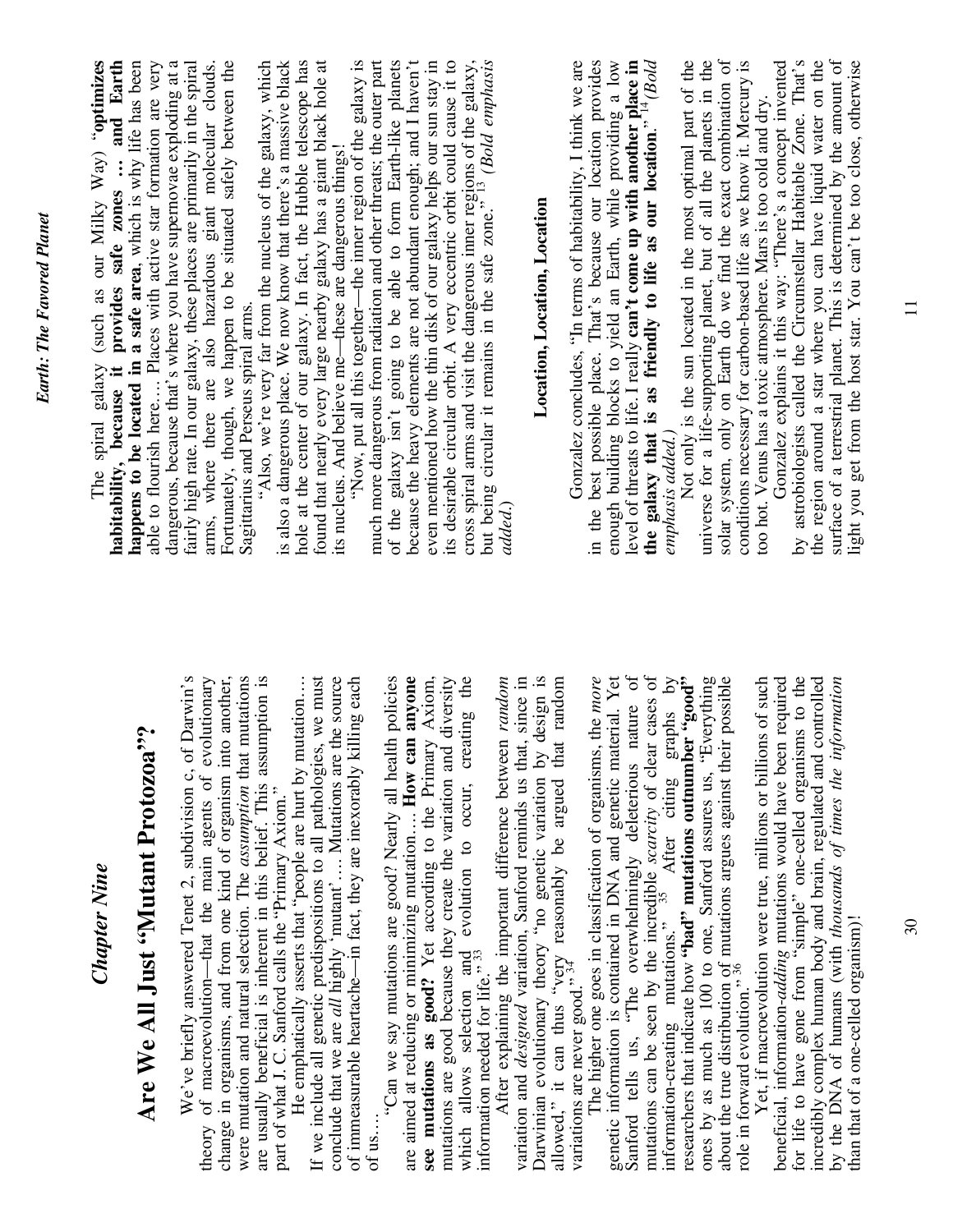#### formulate any sort of purpose, and blind, inanimate forces are supposedly all evolutionists think drove the whole process of evolution. So why are they even speculating (and these theories *are* pure speculation) on what the "purpose" of sex might be? If pure speculation) on what the "purpose" of sex might be? **If macroevolution is scientifically proven to have occurred, then the questions of** *how* **sex originated and** *how* **it has been passed down from one generation to another should at least be asked**  Once we understand the difference between how *body cells*  divide and reproduce on the one hand and how reproductive cells divide and reproduce on the one hand and how *reproductive cells*  (gametes) divide and reproduce, we will have a clue as to the (gametes) divide and reproduce, we will have a clue as to the magnitude of the problem of the origin of sex and its perpetuation *magnitude* of the problem of the origin of sex and its perpetuation down through untold generations. The nucleus of every cell contains two strings of genes known as "chromosomes." (The "higher" organisms have more sets of chromosomes, the "lower" species Each body cell divides so that everything is completely replicated in both daughter cells—a process called "mitosis." Reproductive cells, on the other hand, split each pair of chromosomes so that only one chromosome of each pair (per parent) becomes either a sperm cell (in the male) or an egg cell (in the becomes either a sperm cell (in the male) or an egg cell (in the female). This process is called "meiosis." Meiosis takes place in female). This process is called "meiosis." Meiosis takes place in preparation for the combination of sperm and egg in the sexual As Harrub and Thomson point out, "With all due respect, **there is not an evolutionist on the planet who has been able to come up with an adequate (much less believable) explanation** as to how somatic [body] cells reproduce by mitosis (thereby maintaining<br>the species' standard chromosome number in each cell), while how somatic [body] cells reproduce by mitosis (thereby maintaining the species' standard chromosome number in each cell), while gametes are produced by meiosis—wherein that chromosome number is halved so that, at the union of male and female gametes during<br>reproduction, the standard number is reinstated."  $^{32}$  (Bold emphasis is halved so that, at the union of male and female gametes during reproduction, the standard number is reinstated." 32 *(Bold emphasis*  If the impossibility of evolution accounting for sexual reproduction—not so much the "why," but the "how"—isn't enough to make you doubt the whole theory, please read on. In the next to make you doubt the whole theory, please read on. In the next formulate any sort of purpose, and blind, inanimate forces are supposedly all evolutionists think drove the whole process of macroevolution is scientifically proven to have occurred, then down from one generation to another should at least be asked down through untold generations. The nucleus of every cell contains two strings of genes known as "chromosomes." (The "higher" organisms have more sets of chromosomes, the "lower" species fewer.)<br>Each body cell divides so that everything is completely<br>replicated in both daughter cells—a process called "mitosis." Reproductive cells, on the other hand, split each pair of chromosomes so that only one chromosome of each pair (per parent) come up with an adequate (much less believable) explanation as to gametes are produced by meiosis—wherein that chromosome number If the impossibility of evolution accounting for sexual reproduction—not so much the "why," but the "how"—isn't enough evolution. So why are they even speculating (and these theories *are* the questions of how sex originated and how it has been passed Once we understand the difference between how body cells preparation for the combination of sperm and egg in the sexual As Harrub and Thomson point out, "With all due respect, there is not an evolutionist on the planet who has been able to chapter, we examine the phenomenon of the *genome* in more detail. and some substantial theory be available to answer those questions. chapter, we examine the phenomenon of the genome in more detail. and some substantial theory be available to answer those questions. reproduction process itself. reproduction process itself. *added.)* too much water evaporates into the atmosphere and it causes a runaway greenhouse effect, and you boil off the oceans. We think that might be what happened to Venus. But if you get too far out it that might be what happened to Venus. But if you get too far out it gets too cold. Water and carbon dioxide freeze and you eventually gets too cold. Water and carbon dioxide freeze and you eventually develop runaway glaciation…. It's only in the very inner edge of the Circumstellar Habitable Zone where you can have low enough carbon dioxide and high enough oxygen to sustain complex animal too much water evaporates into the atmosphere and it causes a runaway greenhouse effect, and you boil off the oceans. We think develop runaway glaciation.... It's only in the very inner edge of the Circumstellar Habitable Zone where you can have low enough carbon dioxide and high enough oxygen to sustain complex animal<br>life. And that's where we are."<sup>15</sup> Is this all mere "coincidence"? **Is this all mere "coincidence"?** life. And that's where we are."<sup> $15$ </sup>

*Chapter Three* 

**Chapter Three** 

*The Conundrum of Sex and Reproduction* 

The Conundrum of Sex and Reproduction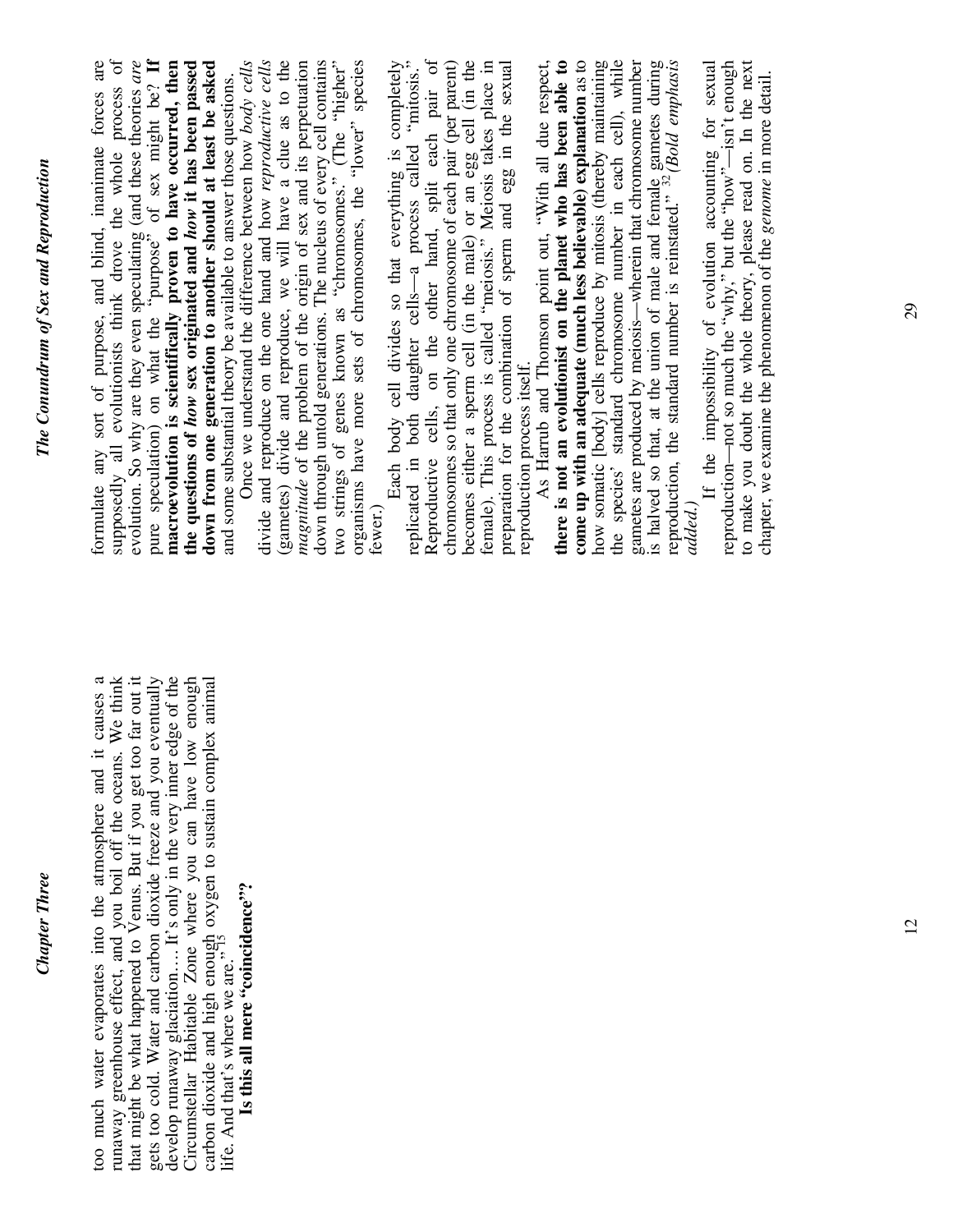| <b>Chapter Four</b>                                                                                                           | And There Was Life                                                  |                                                                                | The Law of Biogenesis establishes that life can come only | from other life. The Second Law of Thermodynamics shows all    | matter is becoming increasingly random and chaotic-not better          | organized, as the theory of evolution demands. Yet despite these  | proven realities, many with educated, supposedly rational minds still<br>believe in the Darwinian theory of evolution—that life on earth | somehow came into existence spontaneously, all by itself. Then, |                                                                     | starting with the simple lower forms, life evolved into better-<br>organized and more-complex "higher" forms (by a process of | "mutations followed by natural selection," "supervised by no one") | Geneticist J.C. Sanford has his own expression for this idea:<br>-and culminated in the human species. | "Modern Darwinism is built, most fundamentally, upon what I will                               | be calling 'The Primary Axiom.' The Primary Axiom is that man is | merely the product of random mutations plus natural selection." 16      | as<br>Does Charles Darwin's theory of macroevolution,              | outlined in his oft-quoted but little-read The Origin of Species, really | disprove the existence of God, or has the "disproof" itself actually                                                      | been disproved? | Belief in macroevolution has attained such a state of   | $\mathbf{d}$<br>entrenched fundamentalist orthodoxy-the blind faith | evolutionists (in spite of all the evidence to the contrary)-that | "The proponents of 'Darwinian liberalism' tolerate no dissent and<br>disagreement is no longer permitted in most academic circles. | and<br>regard all criticism of Darwin's fundamental tenets as false reprehensible." <sup>17</sup> |                                                                      | "Critics [of Darwinian evolution] are then labeled                    | unscientific; their articles are rejected by mainstream journals, | whose editorial boards are dominated by the dogmatists; the critics |                                                                         | are denied funding by government agencies, who send grant<br>proposals to the dogmatists for 'peer' review; and eventually the<br><b>critics are hounded out of the scientific community altogether</b> . | "In the process, evidence against the Darwinian view              | simply disappears, like witnesses against the Mob. Or the evidence | is buried in specialized publications, where only a dedicated     | counter-evidence has been buried, the dogmatists announce that<br>researcher can find it. Once the critics have been silenced and |
|-------------------------------------------------------------------------------------------------------------------------------|---------------------------------------------------------------------|--------------------------------------------------------------------------------|-----------------------------------------------------------|----------------------------------------------------------------|------------------------------------------------------------------------|-------------------------------------------------------------------|------------------------------------------------------------------------------------------------------------------------------------------|-----------------------------------------------------------------|---------------------------------------------------------------------|-------------------------------------------------------------------------------------------------------------------------------|--------------------------------------------------------------------|--------------------------------------------------------------------------------------------------------|------------------------------------------------------------------------------------------------|------------------------------------------------------------------|-------------------------------------------------------------------------|--------------------------------------------------------------------|--------------------------------------------------------------------------|---------------------------------------------------------------------------------------------------------------------------|-----------------|---------------------------------------------------------|---------------------------------------------------------------------|-------------------------------------------------------------------|------------------------------------------------------------------------------------------------------------------------------------|---------------------------------------------------------------------------------------------------|----------------------------------------------------------------------|-----------------------------------------------------------------------|-------------------------------------------------------------------|---------------------------------------------------------------------|-------------------------------------------------------------------------|-----------------------------------------------------------------------------------------------------------------------------------------------------------------------------------------------------------|-------------------------------------------------------------------|--------------------------------------------------------------------|-------------------------------------------------------------------|-----------------------------------------------------------------------------------------------------------------------------------|
| In real life, the theory has lost many adherents, because<br>recent research has revealed sexually reproduced organisms doing | organisms<br>better in stable environments and asexually reproduced | doing better in unstable ones-the opposite of what the theory would<br>predict | The "tangled bank hypothesis" is named for a depiction in | Darwin's Origin of Species of a diverse group of creatures all | competing for life's necessities on a "tangled bank," as he put it. In | such conditions, the organisms that are most diversified in their | Based on this paradigm, one would expect sex to occur most<br>range of characteristics would have the advantage for survival.            | predominantly in small organisms that produce prolifically and  | compete most heavily with each other. Yet in real life, the smaller | organisms are the ones in which we still find asexual reproduction,                                                           | produce<br>sex is found invariably in larger ones that<br>while    | was once<br>comparatively few offspring. Thus, this theory, which                                      | The next idea as to why sex exists is named for a character<br>popular, now has few adherents. | out of Alice In Wonderland-the Red Queen, who told Alice how it  | takes all the running one can do just to stay in the same place. Called | the "Red Queen hypothesis," the concept is that in the competitive | world of nature, organisms have to constantly move and change just       | to maintain existence. Since they must constantly be trying to improve, sex is thought to have come about as one of those |                 | improvements many species had to make. Yet with all its | "inefficiencies," is sexual reproduction really an improvement (if  | you believe in evolution) at all? Many evolutionists doubt that.  | One more supposed explanation of sex is the "DNA repair<br>hypothesis." The basic idea seems to be that deleterious changes can    | be essentially eliminated by the sexual reproduction process,                                     | because to show up in the offspring, they would have to have been in | overcome<br>both parents. If such a change was in only one, it can be | by the good gene in the other parent.                             | The fact that bad genes are often passed on to offspring            | would seem to call this idea into question. Certainly if the purpose of | described<br>sex is to prevent such a thing, it has not been totally effective.<br>One thing we should note about all the theories                                                                        | above: They deal only with the "why" of sexual reproduction, when | supposedly in evolution there is no "why," there is no purpose     | involved. For there to be any purpose, there must be a "being" of | some kind to have that purpose. Blind, inanimate forces do not                                                                    |

13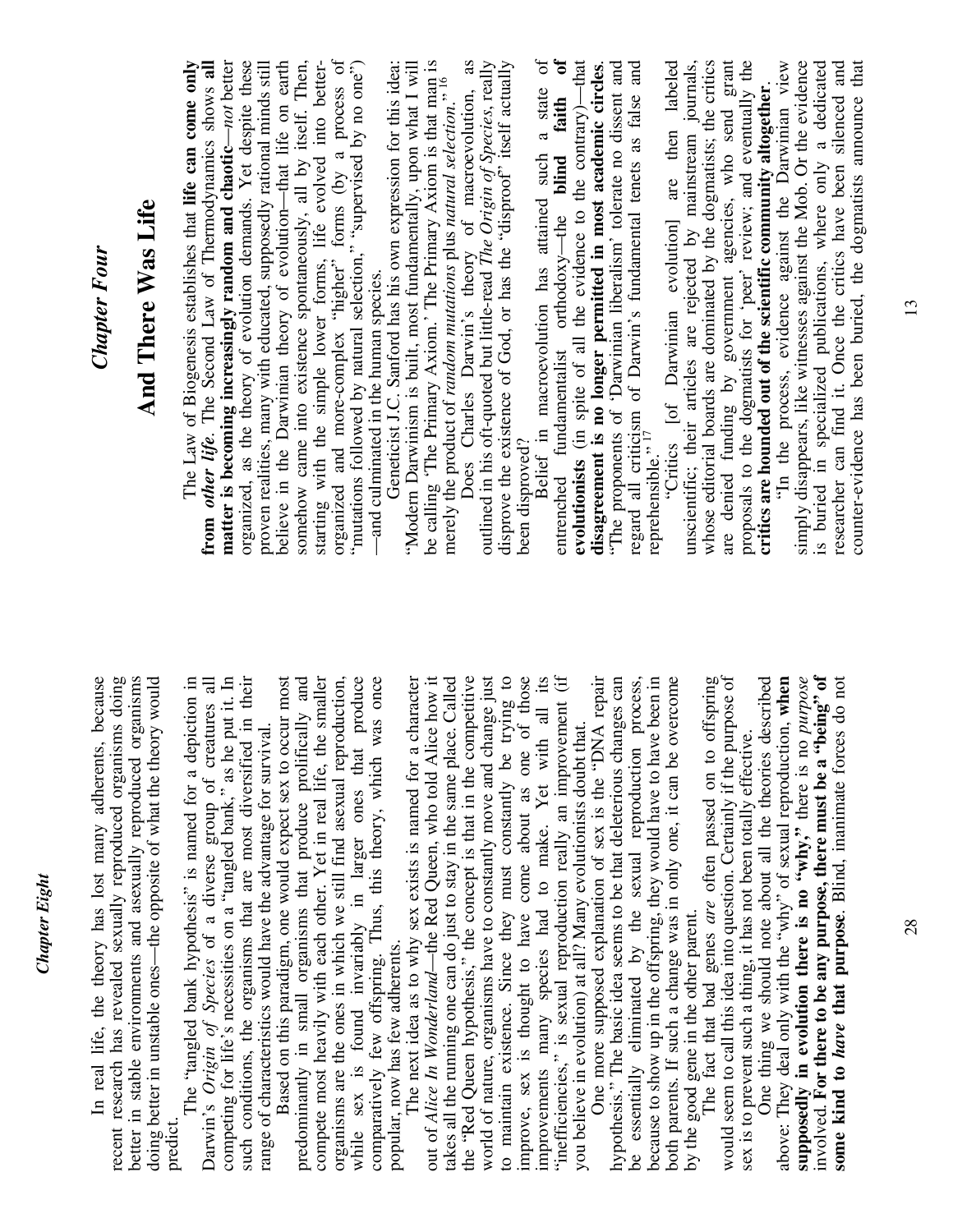| <b>Chapter Eight</b>                                                                                                                                                                                     | The Conundrum of Sex<br>And Reproduction                                              | The vast majority of both plant and animal species procreate                                          | evolution is true, sex must have evolved as well. Yet if it<br>by a phenomenon known as "sexual reproduction." If Darwinian          | developed by a series of random steps supervised by no one-if sex<br>evolved by an almost endless series of mutations followed by natural | selection-it boggles the mind to try to contemplate the nearly<br>infinite number of " <b>miraculous coincidences</b> " that would have been | required to occur on countless fronts within every last species that<br>reproduces sexually.                                               | "The evolution of sex (and its accompanying reproductive | circles, because no matter how many theories evolutionists conjure<br>capability) is not a favorite topic of discussion in most evolutionary | up (and there are several), they still must surmount the enormous | hurdle of explaining the origin of the first fully functional female<br>and the first fully functional male necessary to begin the process    | Sexual reproduction requires organisms first to produce, and then<br>[to] maintain, gametes (reproductive cells—i.e., sperm and eggs)." $^{31}$ | (Bold emphasis added.) | There are four popular theories attempting to explain why | there is such a thing as sexual reproduction: the "lottery principle,"<br>the "tangled bank hypothesis," the "red queen hypothesis," and the | The "lottery principle" recognizes that asexually reproduced<br>"DNA repair hypothesis." | organisms merely perpetuate the same limited set of characteristics                                   | from one generation to the next. This is seen as akin to someone<br>buying multiple lottery tickets, but all the same number. Presenting a | limited array of characteristics, they would be less adaptable to changing environments. If they could not alter their characteristics | when their environment went from a forest to a prairie, for example,                                    | they might die off.                            | different combinations of them. As an environment changes, at least<br>Sexually reproduced organisms keep varying their<br>combinations of characteristics due to each parent contributing | some of their descendants have a chance to survive. This is like<br>buying lottery tickets with all different numbers. |
|----------------------------------------------------------------------------------------------------------------------------------------------------------------------------------------------------------|---------------------------------------------------------------------------------------|-------------------------------------------------------------------------------------------------------|--------------------------------------------------------------------------------------------------------------------------------------|-------------------------------------------------------------------------------------------------------------------------------------------|----------------------------------------------------------------------------------------------------------------------------------------------|--------------------------------------------------------------------------------------------------------------------------------------------|----------------------------------------------------------|----------------------------------------------------------------------------------------------------------------------------------------------|-------------------------------------------------------------------|-----------------------------------------------------------------------------------------------------------------------------------------------|-------------------------------------------------------------------------------------------------------------------------------------------------|------------------------|-----------------------------------------------------------|----------------------------------------------------------------------------------------------------------------------------------------------|------------------------------------------------------------------------------------------|-------------------------------------------------------------------------------------------------------|--------------------------------------------------------------------------------------------------------------------------------------------|----------------------------------------------------------------------------------------------------------------------------------------|---------------------------------------------------------------------------------------------------------|------------------------------------------------|--------------------------------------------------------------------------------------------------------------------------------------------------------------------------------------------|------------------------------------------------------------------------------------------------------------------------|
| there is no scientific debate about their theory, and no evidence<br>against it. Using such tactics, defenders of Darwinian orthodoxy<br>have managed to establish a near-monopoly over research grants, | faculty appointments, and peer-reviewed journals in the United States." <sup>18</sup> | Who says politics has nothing to do with science and<br>education? It has EVERYTHING to do with both! | academic<br>circles, there are a growing number of honest scientists often risking<br>Despite the enforced orthodoxy of Darwinism in | empirical findings—about one aspect or another of the theory of<br>their careers by voicing their misgivings-based on their own           | evolution. And despite the attempts of Darwinian fundamentalists to<br>paint them as "religious fanatics," most of them have no religious    | agenda. Many in fact are still evolutionists. These scientists simply<br>are pointing out the discrepancies between the Darwinist paradigm | and their own scientific findings.                       | $\mathfrak{a}$<br>"disproof of God" (though some God-believers also embrace macro-<br>Since evolution as a dogmatic belief is considered     | evolution), we need to ask some questions. First, what are the    | fundamental tenets of the Darwinian theory of biological evolution?<br>Second, which of those tenets (if any) are scientifically established, | and which are not? Third, do any of the provable tenets of Darwin's<br>theory by themselves prove the over-all theory of macroevolution?        |                        | <b>Basics of Darwinian Evolution</b>                      | are<br>evolution<br>of Darwinian<br>fundamental tenets<br>essentially two:<br>The                                                            | 1. All life traces its descent to a common ancestor-                                     | probably a "simple" single-celled organism of some<br>kind that was spontaneously generated by random | natural processes acting upon whatever elements and                                                                                        | 2. The simple forms of life evolved into more and<br>compounds existed on the primordial earth.                                        | $\sigma$<br>inheritable chance variations (mutations) and<br>more complex higher forms-by a combination | "natural selection"—until ultimately the human | species came into being, evolving out of primate<br>ancestors. The entire process occurred over millions                                                                                   | of years, but with no external causal or guiding<br>factor; and at no time was the process in any way                  |

*Chapter Four* 

**Chapter Four**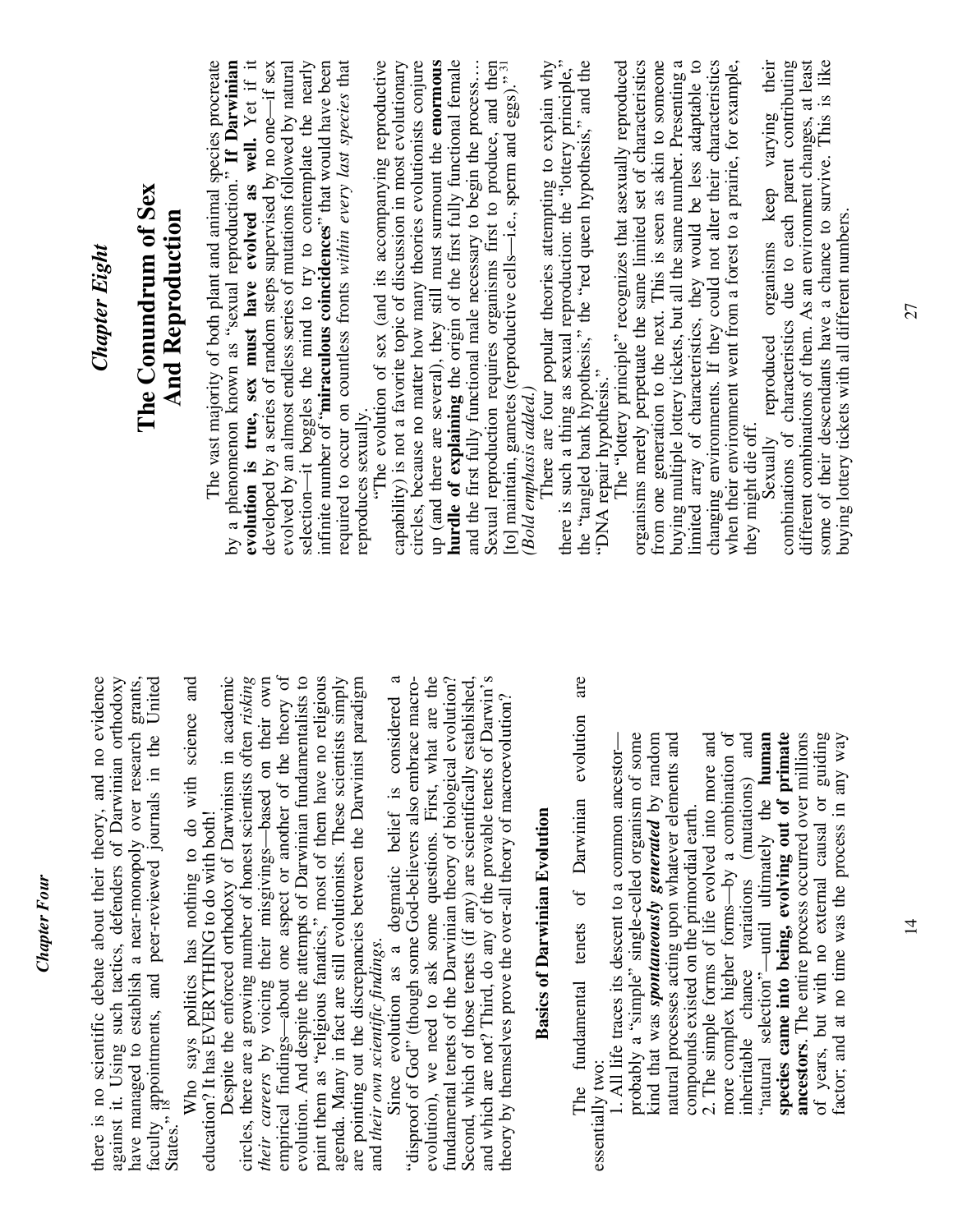15

*Chapter Seven* 

**Chapter Seven** 

*And There Was Life* 

And There Was Life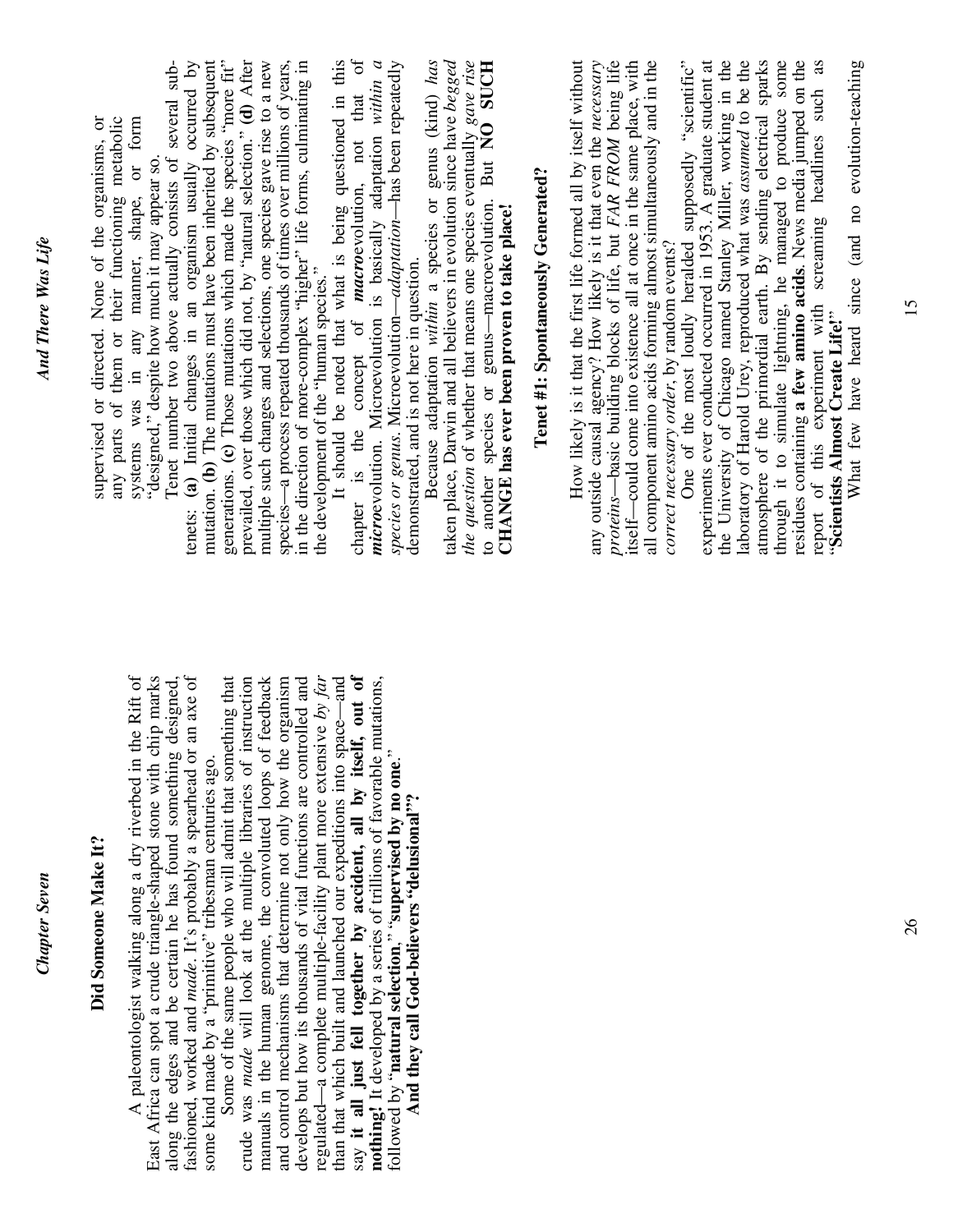| Do Organization, Coordination and Control "Just Happen"? | with hundreds of component parts, each with its own exquisite<br>complexity, design, and function. But the genome's <i>linear</i> information, equivalent to many complete sets of a large<br>library is required to directly encode the roughly 100,000 different<br>human proteins, and the uncounted number of functional human<br>encyclopedia, is not enough to explain the complexity of life." $^{29}$<br>Sanford once on the state of the complexity of life." $^{29}$<br>individual 'letters' each. Only a very small fraction of this genetic<br>RNA molecules which are found within our cells. Each of these<br>protein and RNA molecules are essentially miniature machines, each<br>Sanford goes on to show that the linear codes are only the<br>"A complete human genome consists of two sets of 3 billion<br>complexity, design, and function. But the<br>(the entire library). [Bold emphasis added.]                                    | genetic<br>beginning; they only designate how cells are to be built and maintained. Then multiple overlapping codes also control the<br>genes actively rearrange themselves, or modify and methylate other<br>thousands of functions going on in a typical cell. "In addition to<br>like a computer program. It has genes that regulate genes that<br>regulate genes. It has genes that sense changes in the environment, and then instruct other genes to react by setting in motion complex<br>gene sequences-basically changing portions of the instruction<br>cascades of events that can then modify the environment. Some<br>multiple overlapping, linear, language-like forms of genetinformation, the genome is full of countless loops and branches-<br>manual! | and that such folding probably encodes still higher levels of<br>"Lastly, there is good evidence that linear DNA can fold into<br>information. With the typical non-dividing nucleus, there is reason<br>to believe there may be fabulously complex three-dimensional arrays<br>All this incredibly miniaturized organization, coordination<br>and control "just happens," according to the faithful apologists for<br>Axiom" (which his book quoted here totally disproves) is that a long<br>two- and three-dimensional structures (as do proteins and RNAs)<br>Sanford's "Primary<br>series of mutations and "natural selection"-"supervised by no<br>of DNA, whose 3-D architecture controls higher biological<br>functions." 30<br>Can we agree that organization, coordination and control DO<br>What is an accident? It is a result of a LACK of control!<br>the religion of Darwinian evolution.<br>-made all this happen.<br>NOT "just happen"?<br>Right!<br>$one^{\prime}-$                                                                                                                                                                                                              |
|----------------------------------------------------------|------------------------------------------------------------------------------------------------------------------------------------------------------------------------------------------------------------------------------------------------------------------------------------------------------------------------------------------------------------------------------------------------------------------------------------------------------------------------------------------------------------------------------------------------------------------------------------------------------------------------------------------------------------------------------------------------------------------------------------------------------------------------------------------------------------------------------------------------------------------------------------------------------------------------------------------------------------|--------------------------------------------------------------------------------------------------------------------------------------------------------------------------------------------------------------------------------------------------------------------------------------------------------------------------------------------------------------------------------------------------------------------------------------------------------------------------------------------------------------------------------------------------------------------------------------------------------------------------------------------------------------------------------------------------------------------------------------------------------------------------|----------------------------------------------------------------------------------------------------------------------------------------------------------------------------------------------------------------------------------------------------------------------------------------------------------------------------------------------------------------------------------------------------------------------------------------------------------------------------------------------------------------------------------------------------------------------------------------------------------------------------------------------------------------------------------------------------------------------------------------------------------------------------------------------------------------------------------------------------------------------------------------------------------------------------------------------------------------------------------------------------------------------------------------------------------------------------------------------------------------------------------------------------------------------------------------------------|
| <b>Chapter Four</b>                                      | e been so<br>altered as to make the findings of his experiment <i>irrelevant</i> . To repeat the experiment using what is now believed to have been the<br>be incalculable. To say that by the creation of a few amino acids<br>experiment<br>constituted no "proof" of Darwinian evolution is that, while Darwin's<br>textbook has admitted) is that the experiment ultimately was<br>disconsituated for control reasons Miller's presumption of what<br>that an astronaut who hasn't yet even boarded his spaceship has<br>"almost crossed the universe."<br>"scientists 'almost' create life" is about as believable as saying<br>makeup of the early atmosphere would not yield even amino acids;<br>but indeed if it could, the <i>gap</i> between that and actual life would still<br>discredited for several reasons. Miller's presumption<br>elements comprised the primordial atmosphere has sinc<br>Another and oft-overlooked reason the Miller | theory requires no outside agency to have been involved in the<br>calculated the odds against all of the necessary proteins for life,<br>same time and in the right order by chance. Their finding was that<br>the odds against such a random occurrence would be $10^{40,000}$ power<br>to one. The number of atoms in the <i>entire known universe</i> is only<br>about $10^{8}$ pow<br>evolutionary process, the Miller experiment, in order to produce any<br>amino acids, required an outside agency—Miller himself and the<br>Astrophysicists Chandra Wickramasinghe and Fred Hoyle<br>with their component amino acids forming in one place at the<br>apparatus with which he created the artificial "lightning."                                                 | The difference between having the necessary proteins for life<br>be in one<br>contiguous mass, not divided into billions of separate bodies, and it<br>still would be impossible! Mind you-we're not even talking<br>and having an actual organism might be illustrated by contrasting a<br>small pile of building materials dumped from a single truck, versus a<br>For the sake of argument, however, let us suppose that a few<br>nourish them? What would they eat—each other? If natural selection<br>about a complete "simple" organism coming to life, but only<br>"primitive," "simple" one-celled life forms managed to come into<br>being all by themselves. In the absence of other life, what would<br>eliminated all but the biggest, strongest, or "fittest," then what would<br>that one organism eat? If the single cells divided and thereby<br>multiplied, then the competition for nonexistent food would be even<br>"even if the whole universe consisted of organic soup." <sup>19</sup> Not only<br>carefully designed and fully constructed high-rise building<br>that, but all the matter of the universe would have to<br>about one of the proteins needed for that life! |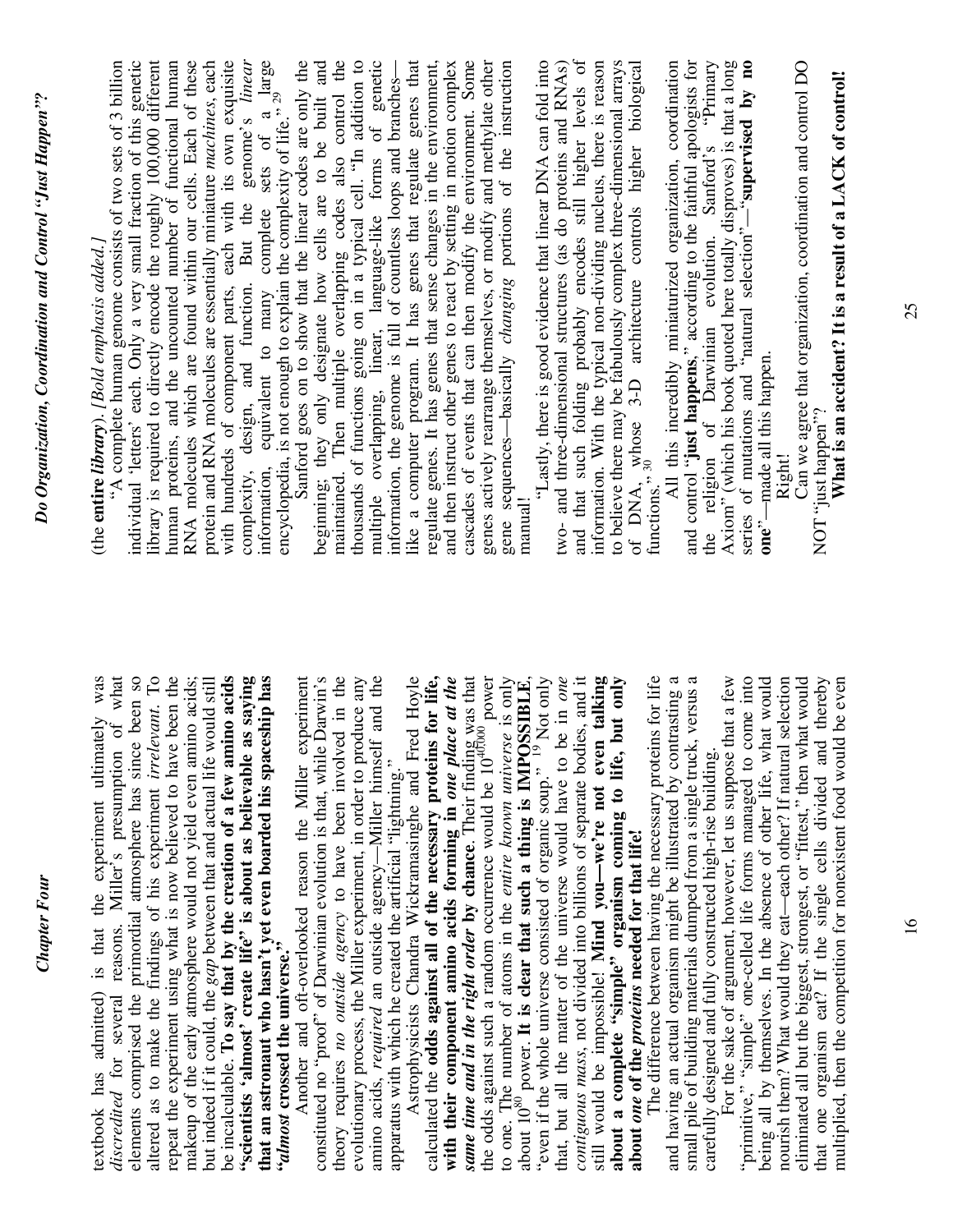### *Chapter Seven*  **Chapter Seven**

### **Do Organization, Coordination**  Do Organization, Coordination **and Control "Just Happen"?**  and Control "Just Happen"?

 Biological life is, if nothing else, *organized*. Organization is observable at every level, starting at the single cell. In higher forms, cells in turn are grouped into tissues; tissues into organs, glands, bones, muscles, vessels; all those into systems, each of which performs specific functions—all of which are *coordinated* in such a performs specific functions—all of which are *coordinated* in such a way as to sustain the organism and enable it to perform the necessary Biological life is, if nothing else, organized. Organization is observable at every level, starting at the single cell. In higher forms, cells in turn are grouped into tissues; tissues into organs, glands, bones, muscles, vessels; all those into systems, each of which way as to sustain the organism and enable it to perform the necessary tasks for survival. tasks for survival.

**At the cellular level, there is not only supreme organization but regulation**—*control*, if you will. The substance known as DNA (desoxyribose nucleic acid) is the component substance of genes and chromosomes (strings of genes) that are in the nucleus of every living cell. Together, along with molecules called nucleotides, they form the "genome," which in turn controls At the cellular level, there is not only supreme organization but regulation—control, if you will. The substance known as DNA (desoxyribose nucleic acid) is the component substance of genes and chromosomes (strings of genes) that are in the nucleus of every living cell. Together, along with molecules<br>called nucleotides, they form the "genome," which in turn controls all metabolic functions performed in each cell. all metabolic functions performed in each cell.

 According to genetics expert John C. Sanford, "**The complex nature of the genome can only be appreciated when we begin to grasp how much information it contains**…. If you compiled all the instruction manuals associated with creating a modern automobile, it would comprise a substantial library…. There is simply no human technology that can even begin to serve as an is simply no human technology that can even begin to serve as an adequate analogy for the complexity of a human life. Yet the adequate analogy for the complexity of a human life. Yet the genome is the instruction manual encoding all that information—as genome is the instruction manual encoding all that information—as According to genetics expert John C. Sanford, "The complex nature of the genome can only be appreciated when we begin to grasp how much information it contains.... If you compiled all the instruction manuals associated with creating a modern automobile, it would comprise a substantial library.... There needed for life!" needed for life!"

are strung together like a linear text. They are not just symbolically Sanford goes on: "We have thus far only discovered the Sanford goes on: "**We have thus far only discovered the first dimension of this 'book of life'**—which is a linear sequence of 4 types of extremely small molecules called nucleotides. These small molecules make up the individual 'steps' of the spiral-staircase structure of DNA. These molecules are the letters of the genetic structure of DNA. These molecules are the *letters* of the genetic code, and are shown symbolically as A, T, C, and G. These letters shown as letters, they *are* very literally the *letters* of our instruction manual. **Small clusters** or motifs of these molecular letters make up the *words* **of our manual**, which combine to form genes (the *chapters* **of our manual**), which combine to form chromosomes (the *volumes* **of our manual**), which combine to form the whole genome first dimension of this 'book of life'—which is a linear sequence of 4 types of extremely small molecules called nucleotides. These small molecules make up the individual 'steps' of the spiral-staircase code, and are shown symbolically as A, T, C, and G. These letters are strung together like a linear text. They are not just symbolically shown as letters, they are very literally the letters of our instruction manual. Small clusters or motifs of these molecular letters make up the words of our manual, which combine to form genes (the *chapters* of our manual), which combine to form chromosomes (the *volumes* of our manual), which combine to form the whole genome

more fierce. Surely, if the theory of "**survival of the fittest**" **were at work here, there would soon be** *fewer* **of these organisms, not**  more. The last few would most likely starve to death before they **more**. The last few would most likely starve to death before they could reproduce, and certainly in any case before they had chance to could reproduce, and certainly in any case before they had chance to more fierce. Surely, if the theory of "survival of the fittest" were at work here, there would soon be *fewer* of these organisms, not take the very *first step* in any upward evolutionary process. take the very *first step* in any upward evolutionary process.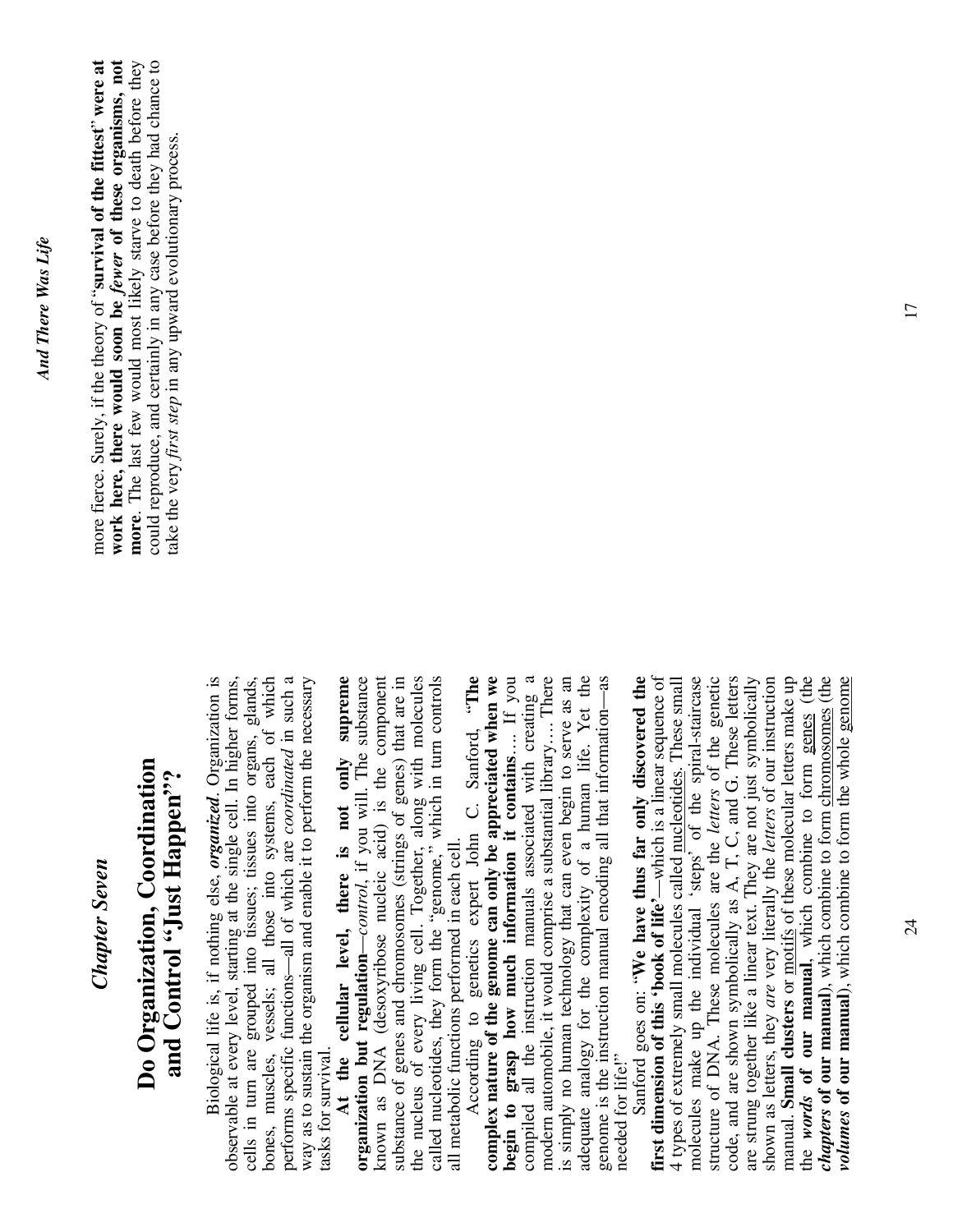| Chapter Five                                                                                                                                                                                                                                  | was found there conflicted with his theory, because such divergence<br>of forms should appear only after millions of years of evolution. He                                                                                                                                            |
|-----------------------------------------------------------------------------------------------------------------------------------------------------------------------------------------------------------------------------------------------|----------------------------------------------------------------------------------------------------------------------------------------------------------------------------------------------------------------------------------------------------------------------------------------|
| From There To Here                                                                                                                                                                                                                            | reasoned that the record was incomplete and that more primitive<br>forms would someday be found in lower strata.                                                                                                                                                                       |
| In the last chapter, we found that Tenet #1 of Darwinian<br>primordial<br>soup-is <i>utterly unsupportable</i> , disproved by countless known<br>evolution—that life originated spontaneously in some<br>scientific facts and by mathematics. | But the fossil life forms found in it have not been shown to have<br>"Darwin's theory claims that phylum- and class-level<br>A lower stratum than the Cambrian has in fact been found.<br>given rise to the Cambrian forms for the most part.                                          |
| Does Tenet #2 of Darwinian evolution stand up any better to<br>to Tenet $#2$<br>of the theory of biological macroevolution. Let us examine each, one<br>scientific scrutiny? Let's see. There were four sub-tenets                            | categories such as species, genera, families and orders. Yet the Cambrian explosion is inconsistent with this picture Darwinian<br>differences emerge only after a long history of divergence from lower<br>evolution is 'bottom-up,' referring to its prediction that lower levels in |
| $\overline{M}$<br>iost<br>mutation." Do mutations occur in nature? They m<br>a) "Changes in a species of organism occur<br>certainly do.<br>at a time.                                                                                        | the biological hierarchy should emerge before higher ones. But the<br>creates the impression that [animal] evolution has proceeded from<br>Cambrian explosion shows the opposite [T]he Cambrian pattern                                                                                |
| generations." Can some mutations be genetically<br>$\frac{1}{2}$<br>b) "Mutations must be inherited by subsequent<br>inherited? Some mutations are in fact passed on                                                                          | reluctant to abandon Darwin's theory. Many of them discount the Cambrian fossil evidence instead." <sup>28</sup><br>the top down' Nevertheless, evolutionary biologists have been<br>Surprise, surprise!                                                                               |
| made the species 'more fit' prevailed over those<br>which did not improve the species." Are most<br>that<br>c) "Through 'natural selection,' those mutations to<br>the next generation.                                                       |                                                                                                                                                                                                                                                                                        |
| detail in a<br>mutations of a nature that "improves" an organism or<br>Far from it! (We will examine this issue in more<br>makes it more fit?                                                                                                 |                                                                                                                                                                                                                                                                                        |
| Here is where we begin to have a problem. Almost no<br>organism.<br>mutations are to the benefit or improvement of an<br>later chapter.                                                                                                       |                                                                                                                                                                                                                                                                                        |

*Not a Leg to Stand On*  Not a Leg to Stand On

18

**mutations are to the benefit or improvement of an organism**. **Most have little or no effect on it at all, and are labeled as genetically "neutral." Of those few that have any significant effect, however, nearly all are of a** *degenerative* **nature**. In fact, in the opinion of many geneticists, any mutations that would contribute

Most have little or no effect on it at all, and are labeled as

effect, however, nearly all are of a degenerative nature. In fact, in the opinion of many geneticists, any mutations that would contribute<br>to an upward evolutionary spiral are virtually *non-existent*.<sup>20</sup>

genetically "neutral." Of those few that have any significant

to an upward evolutionary spiral are virtually *non-existent*. 20

d) "After multiple such changes and selections, one species eventually gave rise to another species—a process repeated thousands of times over millions of years, in the direction of better-organized, morecomplex 'higher' life forms, culminating in the development of the 'human species.' " While adaptations *within* species and genera over time have been repeatedly demonstrated, evolutionists have

d) "After multiple such changes and selections, one

species eventually gave rise to another species-a process repeated thousands of times over millions of complex 'higher' life forms, culminating in the development of the 'human species.' " While

years, in the direction of better-organized, more-

adaptations within species and genera over time have<br>been repeatedly demonstrated, evolutionists have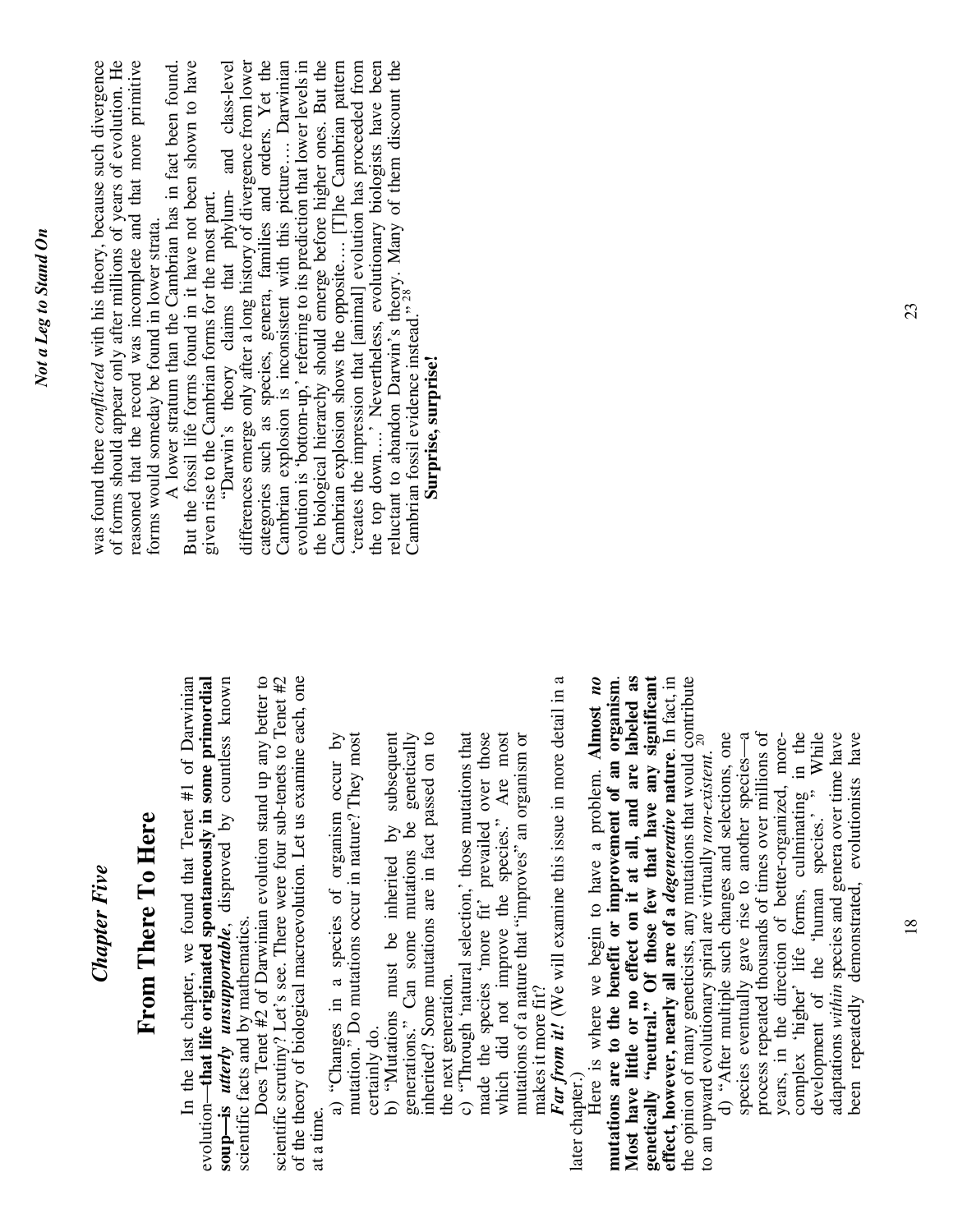| "genus" (using the terminology of Mendel, who based his classifications on Bible terms) corresponds to the biblical term<br>Such a transformation has NEVER been demonstrated,<br>either in the fossil record or by observation! There is evidence some<br>genera may have diversified into several species (such as canidae<br>giving rise to wolf, fox, jackal, dingo, etc). Essentially, this<br>"kind." If some genera have diversified into species, that does not by<br>The notion that "beneficial" mutations passed on by heredity<br>(followed by natural selection) comprise the entire explanation for<br>how a one-celled proto-life "evolved" into the diversity of living<br>organisms we have today—including humanity—is utterly disproved. Those who insist on believing it are simply believing in<br>Geoffrey Simmons, M.D., points out, "Some scientists think<br>can, by this means, ever give rise to another kind of<br>begged the question of whether one type of organism<br>itself prove macroevolution.<br>organism.<br>fairy tales!                                                                                   | that one beneficial mutation happens per $20,000$ mutations. Or reverse this: $19,999$ out of $20,000$ mutations are useless,<br>dangerous or quickly diluted out. To calculate the mathematical | likelihood of man's DNA having so come correctly—by mere<br>chance—multiply 6,000,000,000 by a number just short of<br>gene<br>these changes are either lethal or lead to freaks. How could so many<br>efficient and effective changes have taken place so quickly?" $^{21}$<br>( <i>Bold emphasis added</i> ). Assuming the imagined succession of one<br>species by another could have ever occurred—much less in the order<br>purely by chance would be multiple quadrillions of years, not<br>being altered as one in a million per generation-and most often<br>generally pictured—the time required for the process to happen<br>'Nesse and Williams estimate the likelihood of any<br>just a few billion.<br>infinity                                                                                                                                                                                                                                                                                                                                                                                                                                                                                                                                                                                                                                                           |
|---------------------------------------------------------------------------------------------------------------------------------------------------------------------------------------------------------------------------------------------------------------------------------------------------------------------------------------------------------------------------------------------------------------------------------------------------------------------------------------------------------------------------------------------------------------------------------------------------------------------------------------------------------------------------------------------------------------------------------------------------------------------------------------------------------------------------------------------------------------------------------------------------------------------------------------------------------------------------------------------------------------------------------------------------------------------------------------------------------------------------------------------------|--------------------------------------------------------------------------------------------------------------------------------------------------------------------------------------------------|----------------------------------------------------------------------------------------------------------------------------------------------------------------------------------------------------------------------------------------------------------------------------------------------------------------------------------------------------------------------------------------------------------------------------------------------------------------------------------------------------------------------------------------------------------------------------------------------------------------------------------------------------------------------------------------------------------------------------------------------------------------------------------------------------------------------------------------------------------------------------------------------------------------------------------------------------------------------------------------------------------------------------------------------------------------------------------------------------------------------------------------------------------------------------------------------------------------------------------------------------------------------------------------------------------------------------------------------------------------------------------------|
| Would it at any point demonstrate one species "evolving" into<br>had been proven to go in one consistent direction—which they most<br>remember requires one species giving rise to another species)?<br>There is even good reason to question whether the multiple varieties<br>finches pretty much does the same thing. "Rather than confuse the<br>public by<br>concealing a crucial part of the evidence. This is not truth-seeking. It<br>makes one wonder how much evidence there really is for Darwin's theory." $^{26}$<br>Suppose all the changes in the beaks of Galapagos finches<br>emphatically have not. Would that prove macroevolution (which<br>another? Not remotely. After all the extensive observation of these<br>Darwin's<br>reader by mentioning that selection was reversed after the drought,<br>producing no long-term evolutionary change, the booklet simply<br>birds and all the changes, guess what? They're STILL FINCHES!<br>of Galapagos finches represent any distinct (from one another)<br>National Academy of Sciences booklet on<br>omits this awkward fact [T]he booklet misleads the<br>"species" at all! | Darwin's Tree of Life vs. the Fossil Record                                                                                                                                                      | confirmed—that the early fossil record turns the evolutionary tree of<br>one illustration, showing the branching pattern that would result<br>"Of all the icons of evolution, the tree of life is the most<br>that all organisms now found on the earth have descended from a single<br>origin of life.' Yet Darwin knew-and scientists have recently<br>life upside down. Ten years ago it was hoped that molecular evidence<br>that what<br>foundation<br>of Darwin's theory. Neo-Darwinist Ernst Mayr boldly proclaimed in<br>1991 that 'there is probably no biologist left today who would question<br>in which<br>life as a tree, with the universal common ancestor at its root, and<br>modern species as its 'green and budding twigs.' He called this the<br>that hope.<br>from "one primordial form The Origin of Species included only<br>from this process of descent with modification. Darwin thus pictured<br>Darwin thought that all life forms might be descended<br>textbooks,<br>fossils had been found was the Cambrian. Darwin knew<br>persuasive, because descent from a common ancestor is the<br>In Darwin's day, the lowest known strata level<br>might save the tree, but recent discoveries have dashed<br>Although you would not learn it from reading biology<br><b>Darwin's tree of life had been uprooted</b> ." <sup>27</sup><br>'great Tree of Life.' |

Chapter Six *Chapter Six*